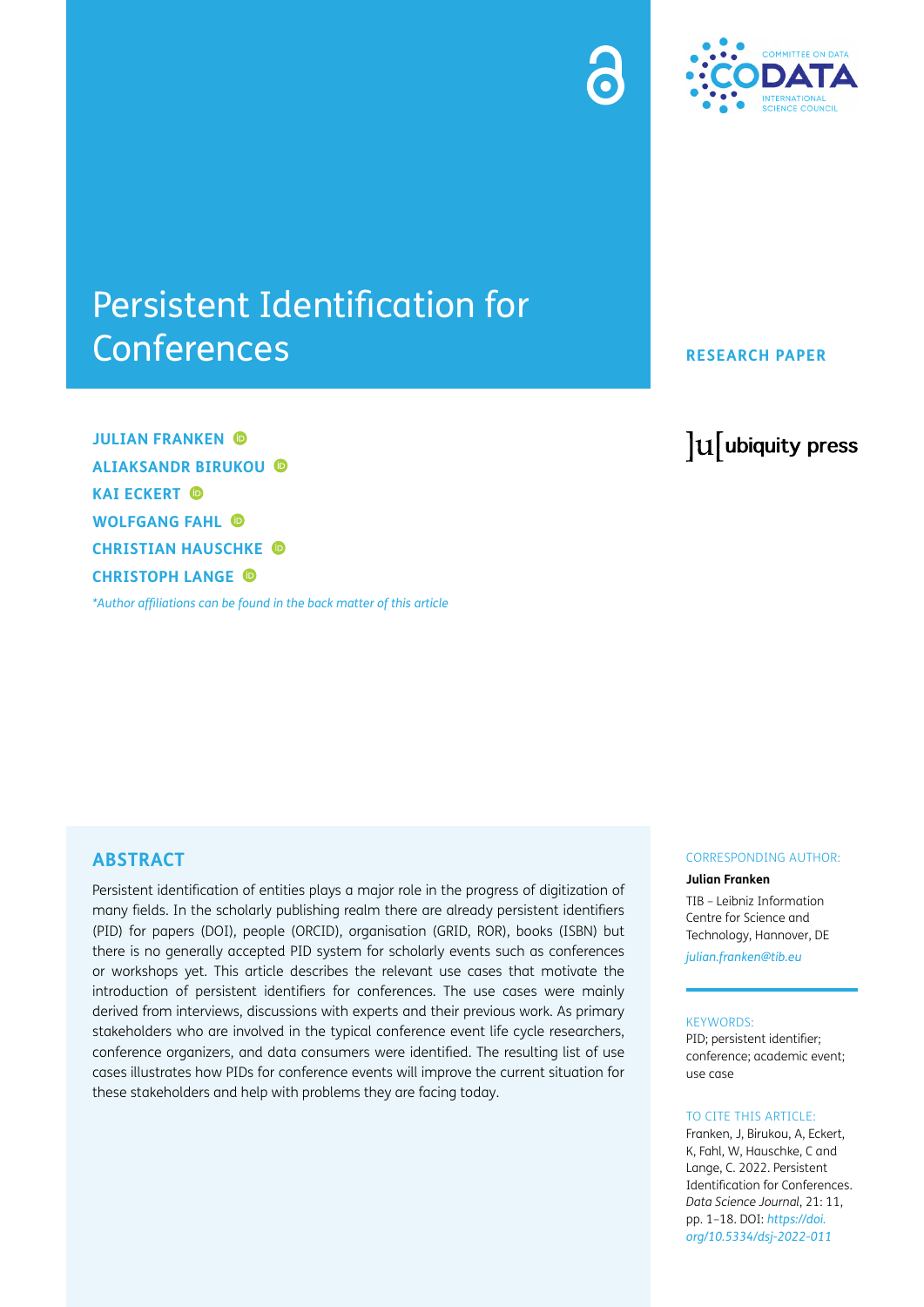# **1 INTRODUCTION**

Conferences are an essential part of the scholarly system. They take on different functions: on the social level, they are an instrument for networking within the scientific community but also between academics and practitioners from (e.g., industry, politics). Furthermore, they allow the fast and efficient communication of research results including the provision of feedback mechanisms. Other documented functions of conferences are: learning effects in regards to presentation skills and academic conduct, room for informal communication, for example, about job opportunities and collaborations, providing an overview of current research and the possibility to increase visibility of researchers [\(Hauss 2018](#page-16-0)). Depending on the scientific community, conferences also take on other fundamental functions. In particular in computer science, conferences and their proceedings are the preferred venues for publishing original research results [\(Hansen & Budtz Pedersen 2018;](#page-16-1) [Meho 2019\)](#page-17-0). Their position in citation-based rankings has been studied [\(Kochetkov, Birukou, & Ermolayeva 2020](#page-16-2)), confirming the importance of conferences also in engineering and to a lesser extent in mathematics, physics, materials sciences and social sciences.

Although conferences play such an important role in the science system in general, compared to other important entities in Science, information about them is not digitized in a similarly useful fashion. In contrast to formally published journal articles and conference proceedings for the conference event itself, it is not (yet) common practice to issue persistent identifiers (PIDs). Neither are metadata about the conference event captured as widely and systematically as it is done for journal articles or many formally published conference proceedings. Similarly, other important entities of the science system are increasingly receiving their own PIDs such as, for example, researchers (ORCID) or organizations (ROR) ([Cousijn et al. 2021\)](#page-16-3). This paper's intention is to give a broad overview about the many use cases of PIDs for conference events and associated metadata. Thereby, we show the usefulness and potential benefit for the whole science system. We argue that conference events should be the entity next in line to receive PIDs more widely.

This paper builds on the experience of the authors of organizing, participating in, and publishing proceedings of various academic conferences and workshops, as well as the participation of the authors in the Crossref/DataCite group on persistent identifiers for conferences ([Ackermann](#page-15-1)  [et al. 2019](#page-15-1)). The group gathers relevant scientific communities and publishers, librarians, researchers, and infrastructure providers. Further experience stems from conducting and establishing projects around conference data, namely Conf $Ref<sup>1</sup>$  and ConfIDent<sup>2</sup> – in which interviews with potential stakeholder groups were conducted (for detailed information about the method employed see Section 6), as well as collaborations and data exchange with DBLP[3](#page-1-2) and other sources for event metadata.

# **2 STRUCTURE OF THE PAPER**

The paper is structured as follows: at first, key terms with regards to conference events will be defined that will be used in this paper (Section 3). Utilizing the previously introduced terms, a general conference event life cycle is described in Section 3.1. Here, all major steps, mostly from the perspective of an event organizer or publisher, that lead up to and follow after a conference event are defined. The event life cycle later serves as the structure and context in which the use cases are framed. After having introduced persistent identifiers (PIDs) and their use in science in Section 4, a short overview is given about the history of PIDs with regard to conference events, referencing previous discussions and initiatives. Tying into this, other related work is summarized in Section 5. Next, the methods by which the use cases were produced are stated in Section 6, followed by the detailed presentation of use cases for PIDs for conference events in Section 7. Concluding, the results and their implications are discussed in Section 8, with an emphasis on ways for widespread adoption of PIDs for conference events and further digitization of conference event information.

- <span id="page-1-1"></span>2 *<https://projects.tib.eu/confident/>*.
- <span id="page-1-2"></span>3 *<https://dblp.org/>*.

<span id="page-1-0"></span><sup>1</sup> *<http://confref.org>*.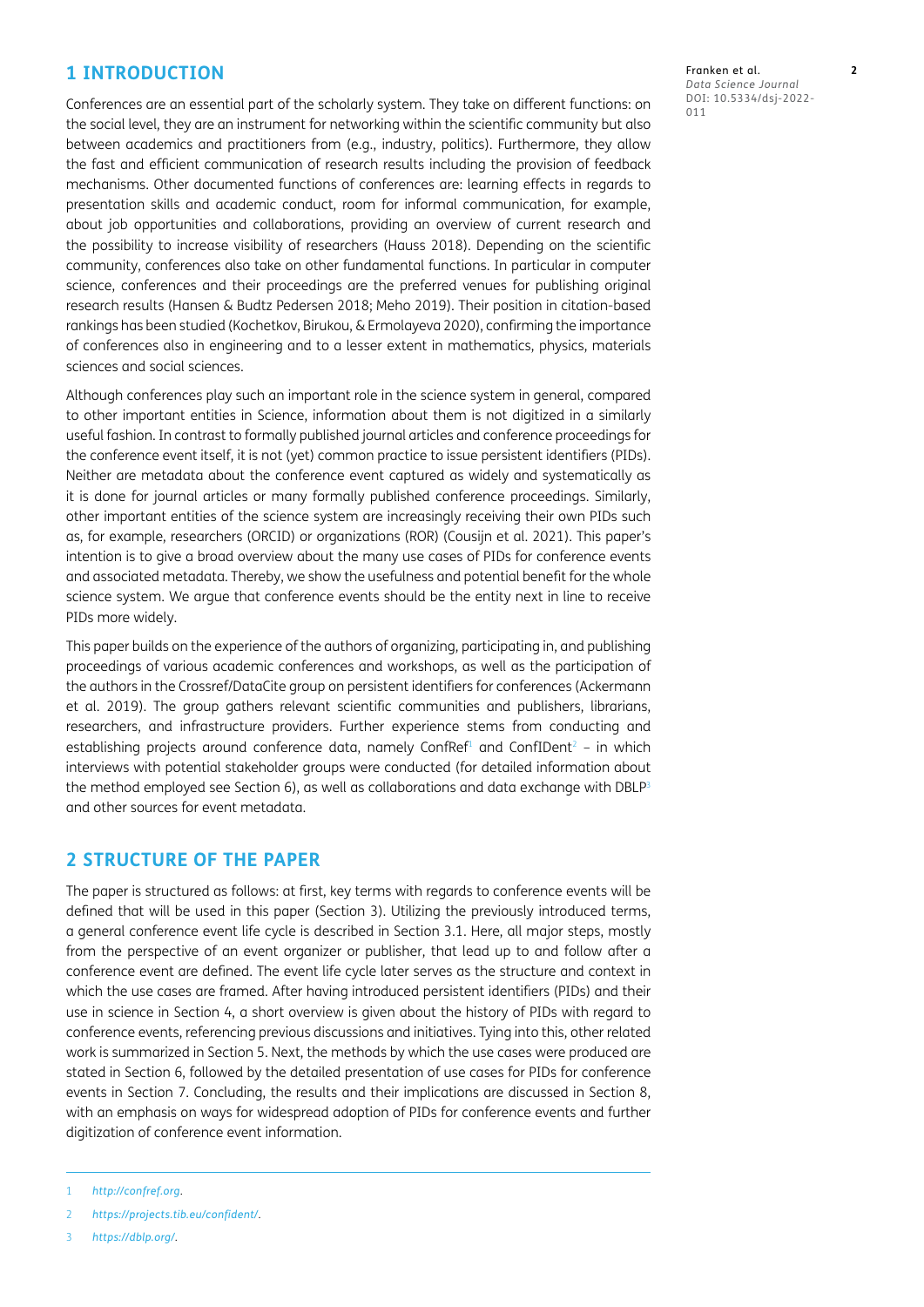# **3 DEFINING CONFERENCES**

We use the following terminology:

**Conference event:** The single conference event that was held at a certain place (or virtually) and time, where people met and presented ideas, results or publications. The output of an event may be published in conference proceedings. Example: The 18th International Semantic Web Conference (ISWC) in Auckland, New Zealand, held from October 26–30 2019. With the term conference event we mean to encompass also other types of academic events such as workshops, symposia, colloquia, and the like. Since there is no shared definition between scientific disciplines what exactly constitutes a conference event, we intend to use the term broadly.

**Conference series:** A series, such as the 'International Semantic Web Conference', collates multiple conference events belonging to this series. A conference event can belong to more than one series (co-located or joint conferences); the series name can be informal and can change over time, often when the organizers of the conference events change.

**Conference outputs:** The output of conferences is mainly published as conference proceedings, journal issues or books<sup>4</sup> with appropriate identifiers at least on the proceedings level (ISBN, ISSN, DOI). Ideally, single contributions (articles, papers) are also identified using digital object identifiers (DOIs). Next to, or instead of such formal proceedings the conference might produce a number of videos, discussions on social media, blog posts, presentation slides, and so on. Whether archived, linked from the conference website or not, such outputs constitute an important part of the scholarly discussion that took place at the conference.

**Conference reference:** A conference reference is used to uniquely identify a conference. As long as no PID for conferences is available, the reference often consists of an acronym/year combination such as 'ISWC 2019'. Consider a citation such as 'Proceedings of The Semantic Web – ISWC 2019 18th International Semantic Web Conference, Auckland, New Zealand, October 26–30, 2019, Proceedings, Part I'. This reference points to the proceedings of a conference but not necessarily to the conference itself. Nevertheless, such references contain valuable information about the conference, which also makes indirect identification possible as intended by the citation style being used. We therefore identify the following elements commonly used in proceedings references:

**Acronym:** A short name for the conference often consisting of 3 to 8 upper case letters trying to be unique but actually often being ambiguous. For instance, ISWC may refer to the International Semantic Web Conference or to the International Symposium on Wearable Computing.

**Frequency:** Annual, biennial, triennial – most events have an annual frequency, and this is mostly not stated explicitly (not stated explicitly in this example).

**Event reach:** Target reach of the conference such as 'International', 'European', 'East Asian' (International).

**Event type:** Such as Conference, Workshop, Symposium (Conference).

**Year:** A two or four-digit reference to the year in which the event took place – not to be confused with the year of publication of the proceedings, which might be different (2019).

**Ordinal:** Often used to enumerate the conference series instances (18th). **Date:** Start date and end date or date range of the conference (October 26–30).

**Location:** Description of the location of the conference often consisting of country, region, and city – sometimes with details about the exact venue. (Auckland, New Zealand).

**Title:** The title often contains scope, type, and subject of the conference (International Semantic Web Conference).

**Subject:** Description of what the conference is about often prefixed with 'on' (Semantic Web).

**Delimiters:** A variety of syntactic delimiters such as blanks, commas, colons, brackets are used depending on the citation style.

<span id="page-2-0"></span>4 Introduction to Crossref content types *[https://www.crossref.org/education/content-registration/content](https://www.crossref.org/education/content-registration/content-types-intro/)[types-intro/](https://www.crossref.org/education/content-registration/content-types-intro/)*.

Franken et al. **3** *Data Science Journal* DOI: 10.5334/dsj-2022- 011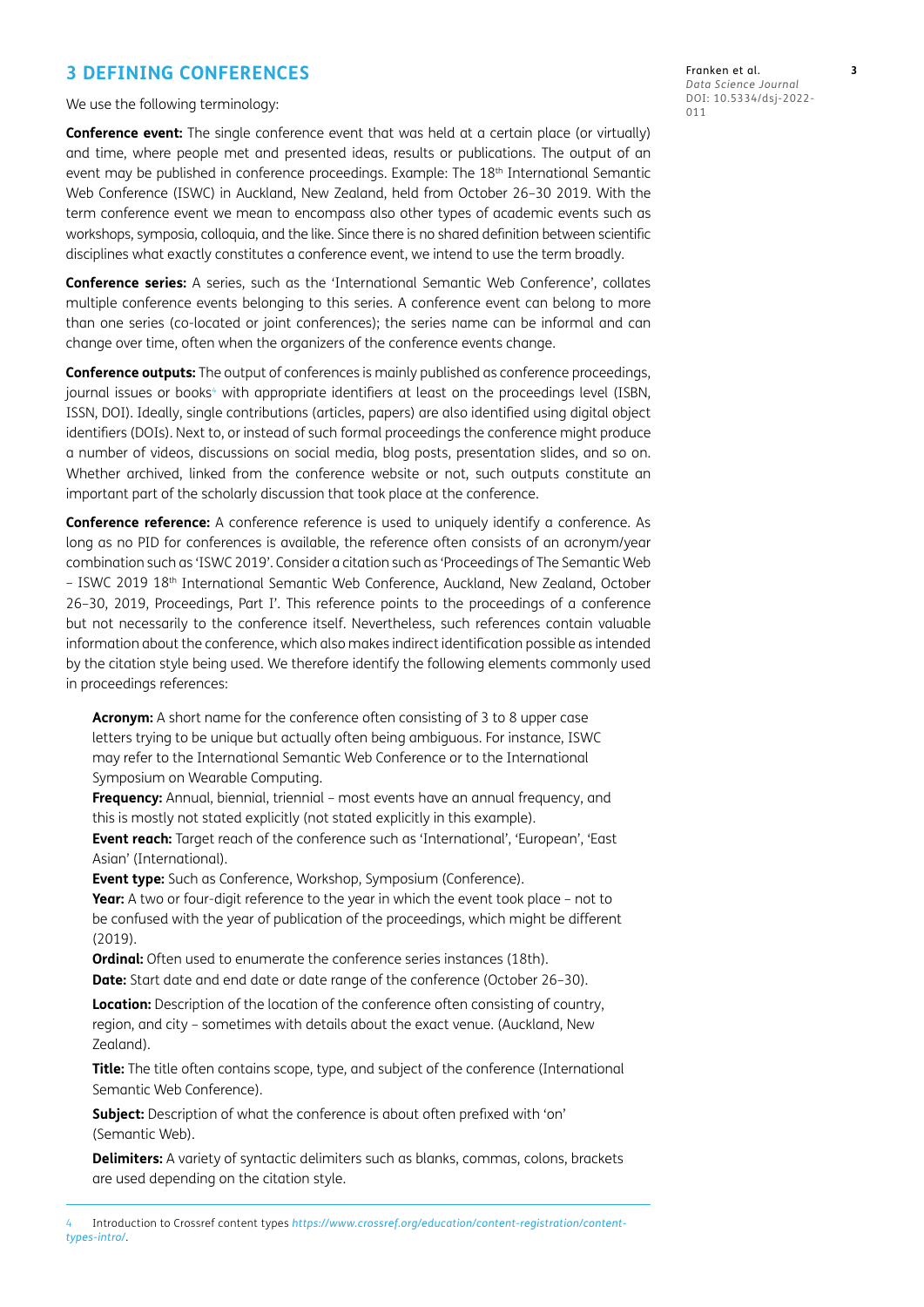**Conference organizer:** An entity or entities (person(s)/organization(s)) involved in the organization or planning (cf. Section 3.1) of one or more conference events or conference series. This definition is supposed to include the local chair, who is involved only once, as well as an entity that has been leading the organization of the conference series since its inception (e.g., a steering committee), which could be described more specifically as 'conference series maintainer' ([Ackermann et al. 2019\)](#page-15-1).

**Researcher:** Researchers are the group conferences are conducted for primarily. Every person who is participating in the scientific endeavor falls into this group. Usually already early on in their career most researchers make experiences with conferences.

**Data consumer/data reuser:** Data consumers include everyone concerned with gathering, harvesting, or providing metadata about conferences. To name a few examples, those include: Publishers, indexing services, current research information systems (CRISs), funding organizations, and universities. These data consumers already handle a lot of PIDs and metadata about other entities of the science system like publications (e.g., DOIs), researchers (e.g., ORCIDs) or institutions (e.g., RORs). They usually benefit from data that conforms to the FAIR principles, which state that data should be findable, accessible, interoperable and reusable (Wilkinson et al. 2016).

# **3.1 EVENT LIFE CYCLE**

For the discussion of persistent identifiers for conferences, a solid understanding of the life cycle of such a *conference event* is crucial. It is particularly important to understand at which points identifiers can reasonably be generated and at which points they could be used, which will be further explored in the use cases. In the following, we describe such a life cycle by listing its main activities and events using the Unified Modeling Language state diagram (Object Management Group 2017) semantics (see **[Figure 1](#page-3-0)**). The rounded rectangle nodes in the diagram depict the state (phase of activities) of the scholarly conference while the arrow edges show the transitions between these states. A typical life cycle<sup>5</sup> for an academic event includes the following steps:



- **•**  *Inception* of the *conference series*. It is rarely conscious, as most of the long-running events typically were started from a one-time workshop on a topic, which then was repeated, and repeated again, thus resulting in a series of events. The conference event (series) is created by a group of people who act as the *conference organizer* (e.g., *the steering committee*). This activity ends with an *announcement* of the next event. This could be done at the closing session of the previous conference event or on the series' website or via mailing lists in case of the first conference event.
- **•**  *Planning* of a specific *conference event*. At this stage, the steering committee decides on the venue and appoints the event chairs, program committee (PC) chairs, who define the topics, PC members, and the deadlines for paper and review submission for the specific

<span id="page-3-1"></span>5 Note that the comprehensive life cycle would include also people (authors, PC chairs, and members) and topics covered by the event. Describing those are out of scope for this paper, but one can find such definitions in the SPAR ontologies (Peroni & Shotton 2018).

Franken et al. **4** *Data Science Journal* DOI: 10.5334/dsj-2022- 011

<span id="page-3-0"></span>**Figure 1** Scholarly Conference Event Life Cycle.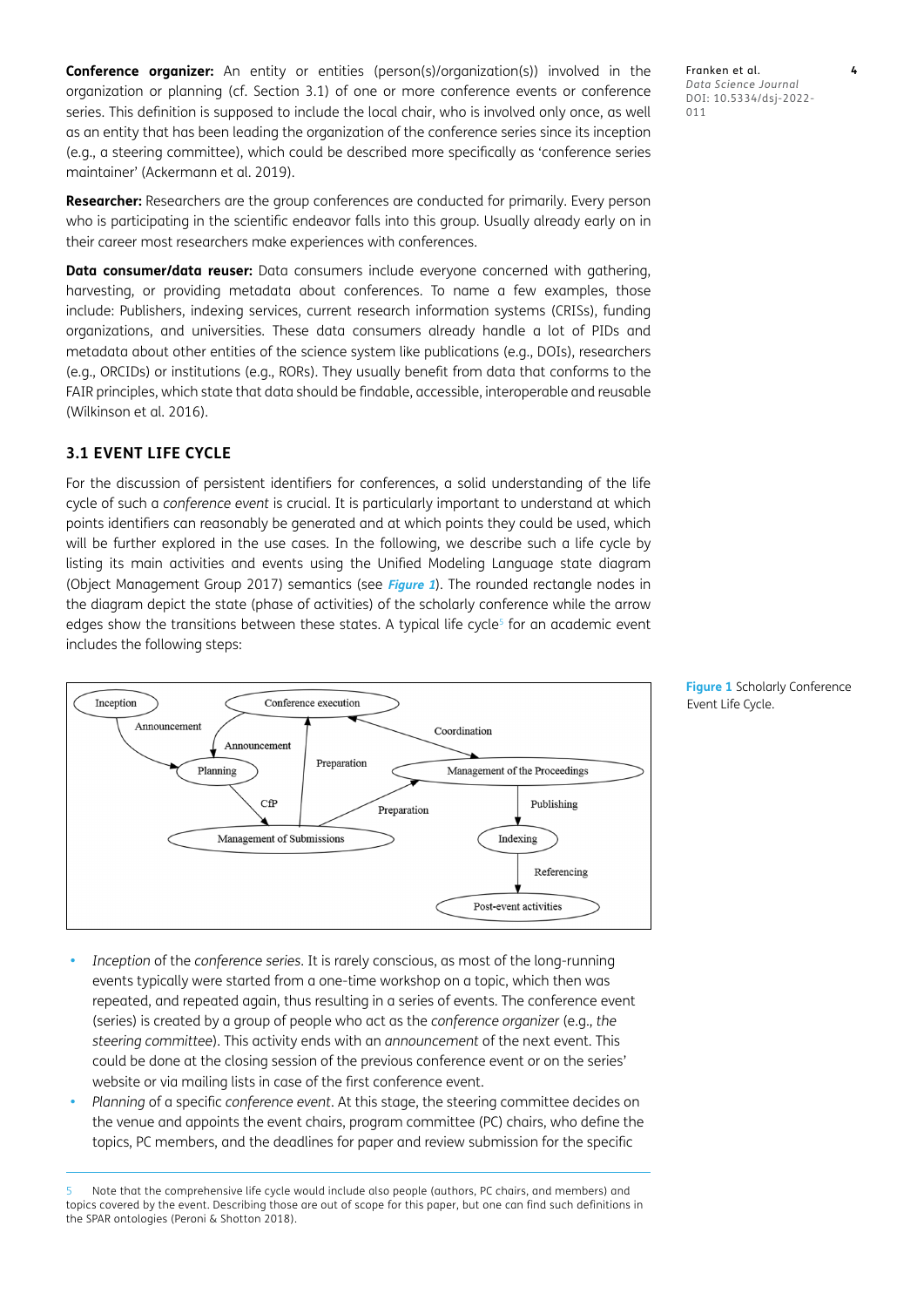event. They also decide on the process of handling submission of the papers, that is, the type of peer review and the conference management system. If the event will have formal or informal proceedings, the publisher is selected also at this stage. Anecdotally, the publisher is often selected based on previous experiences of the organizers, their perceived prestige, and the indexing services proceedings will be submitted to. It is rare that this decision is done based on the careful evaluation of the alternatives, such as w.r.t. value for money. This activity ends with issuing a *call for papers (CfP)*, which announces the topics, program committee members, deadlines, peer review process of the *conference events*. CfPs are generally done digitally nowadays, for example, by sending out an e-mail to mailing lists, by using a CfP system such as WikiCFP or EasyChair or by adding a CfP link to the event's home page.

- **•**  *Management of submissions.* This includes the submission of contributions as abstracts or full papers and some kind of their selection. In computer science, electrical engineering and some related disciplines the submissions are often reviewed by several PC members or external reviewers and then the PC selects the papers to present at the conference. Depending on the disciplines and event format the selection can range from light (removing obviously bogus contributions) to highly selective, that is, with a 10–15% acceptance rate. This activity produces a *conference schedule*, which outlines how and when the *conference event* takes place, who participates, and so on. If the proceedings are already published at the conference (pre-proceedings), the creation of the proceedings also starts here. Some conferences publish only papers for selected presentations or have another selection process after the conference (post-proceedings).
- Conference execution is the next activity, during which participants enjoy the keynotes, plenary, talks, poster and demo sessions where authors present their work. The activity leads to the end of the conference and, often, the *announcement* of the next event, see above.
- **•**  *Management of the conference outputs.* This activity involves the dissemination of the scientific outputs of the conference and depends on the discipline. For instance, in the computer science community, conference proceedings contain peer reviewed formal publications that count towards one's publication record. They include peer-reviewed papers presented at the conference and can be published as conference proceedings, books, or journal issues. The publication happens before (pre-proceedings) or after (post-proceedings) the event. Traditionally, the proceedings are the citable results of a conference.
- Indexing. If the proceedings of the event constitute a formal archival publication, they would normally be included in a number of abstracting and indexing services, such as DBLP, Google Scholar, Microsoft Academic Search, Scopus, Web of Science, Dimensions, ConfRef. The metadata about the conference proceedings is submitted to (or automatically harvested by) such services. The indexing service makes a decision on indexing specific proceedings. The decision can be based on indexing proceedings of previous conferences in the series, on indexing the publication outlet (i.e., the journal or book series such as LNCS or *[CEUR-WS.org](https://CEUR-WS.org)*), or on the quality of the standalone proceedings.
- Post-event activities include the time after the event when conference proceedings became part of the scholarly record and accumulate metrics related to their usage, citations, altmetrics (alternative metrics). Such metrics are of interest to the conference event authors, participants and organizers and can be used for research evaluation in some countries or organizations. They are also an important part of the community culture, for example, for determining the influential papers or conference events decades later.<sup>6</sup>

# **4 PERSISTENT IDENTIFIERS**

An identifier is a unique string of characters that is assigned to anything, for example, a concept, or any kind of physical or digital object. Identifiers for scholarly metadata have been available for a long time. An early and popular example is the above-mentioned International Standard

<span id="page-4-0"></span>6 For instance the SWSA Ten Year Award, *<http://swsa.semanticweb.org/content/swsa-ten-year-award>*.

Franken et al. **5** *Data Science Journal* DOI: 10.5334/dsj-2022- 011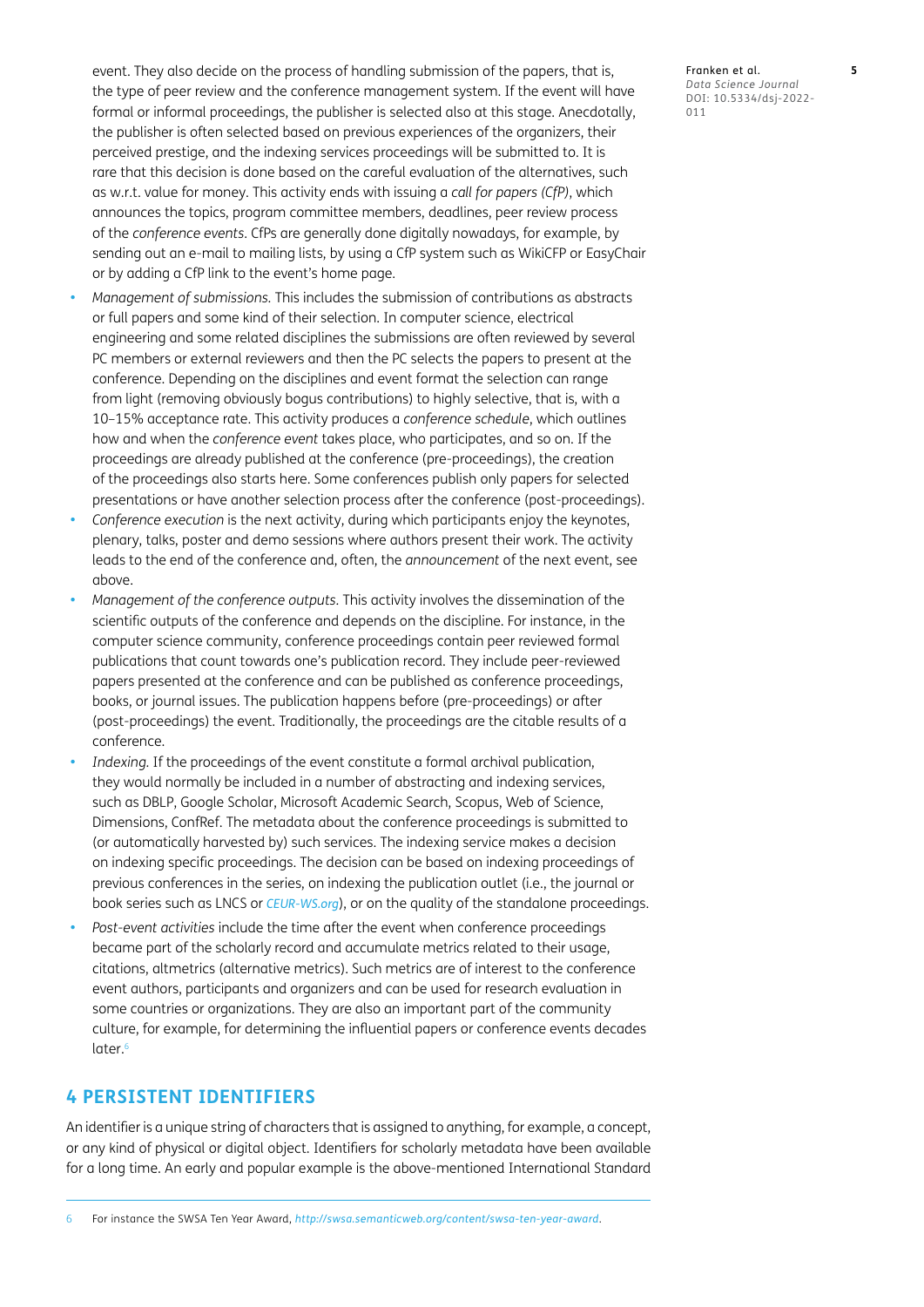Book Number (ISBN), which identifies a specific manifestation of a book. Some identifiers transport semantics, but this is not necessary for them to work. Assigning IDs to objects of any kind is a way of clearly distinguishing between these objects and specifically naming or addressing each one. An object with a certain ID is exactly this object and no other. Confusion and ambiguity are thus a thing of the past – an object with an ID is distinct from others ([Lynch](#page-16-4)  [2005](#page-16-4)).

With the Web and especially with the advent of the Semantic Web, resolvable IDs became widespread, which not only identify things but also link to their digital representation. A key success factor is the persistence of an identifier that serves as a reference pointer for a long period of time. Amazon's success in the book market was boosted by the fact that Amazon is using the ISBN of a book to create a persistent identifier for its offering. The first book ever sold on Amazon in July 1995, 'Fluid Concepts and Creative Analogies: Computer Models Of The Fundamental Mechanisms Of Thought' by Douglas Hofstadter is still available at *[https://www.](https://www.amazon.com/dp/0465024750) [amazon.com/dp/0465024750](https://www.amazon.com/dp/0465024750)* 26 years later. Even now books and other products still have the URL format /dp/{product-PID}.

Persistence as a property of identifiers became more important as the consequences of 'link rot' became clearer ([Klump & Huber 2017](#page-16-5); [Lawrence et al. 2001\)](#page-16-6). This means that web resources are no longer accessible because, for example, they were moved to a different domain. An important feature of web-based PIDs is that they are resolvable. This means that their technical function is to redirect to another, the actual resource. If PIDs are used correctly, moving a resource from one domain to another is not a problem that leads to the destruction of references. If the PID of the resource is redirected to the new location, all references are still valid and functional.

Persistent identifiers for entities in the science system. There are several new or already established initiatives for persistent identification of a range of scholarly activities and outputs other than conferences, some of which are already well established and some of which are still less 'mature' ([Cousijn et al. 2021\)](#page-16-3). The most widespread is probably the digital object identifier (DOI), which serves as a PID for various types of research output. While the DOI provider Crossref assigns DOIs primarily for publications such as journal articles, conference papers or book chapters, Datacite primarily targets DOIs for emerging research outputs such as research data and software (Paskin 2009). DataCite and Crossref are both DOI registration agencies. It is also becoming more and more common practice to use PIDs to identify other important entities or objects.[7](#page-5-0) ORCIDs are PIDs for authors; they have been assigned since 2012. Their main purpose is the unique identification of authors, especially in the context of scientific publications (L. L. [Haak et al. 2012\)](#page-16-7). A rather new PID is the ROR ID, being issued by the Research Organization Registry. Its purpose is to serve as a reference to research institutions ([Lammey 2020](#page-16-8)). PIDs for physical research-related objects are being developed in recent years, with the Research Resource ID (RRID) [\(Bandrowski et al. 2015\)](#page-15-2) and the PID for Instruments (PIDINST)<sup>8</sup> being two recent examples.

**Persistent identifiers for conferences.** The first trace of conference identifiers we managed to find through numerous discussions within the conference PIDs community goes back to the 1970s and the use of conferences in InSPIRE, a leading information platform for highenergy physics (HEP) literature. DBLP, a major computer science bibliography website, was launched in 1993 and included conference series [\(Ley 2009](#page-16-9)). Springer launched a pilot on making structured metadata on conference proceedings available freely as linked open data (LOD) in 2015 in collaboration with the University of Mannheim within the LOD2 project ([Bryl](#page-16-10)  [et al. 2014](#page-16-10)). The initial release included metadata of roughly 10,000 conferences published in the five-book series publishing proceedings in computer science. Since then, the concept of conference PIDs has been discussed with various researchers, publishers, abstracting, and indexing services and led to the launch of the Crossref/DataCite group on PIDs for conferences,<sup>[9](#page-5-2)</sup>

Franken et al. **6** *Data Science Journal* DOI: 10.5334/dsj-2022- 011

<span id="page-5-0"></span>The FREYA project even recommends that every entity of the science system receives a PID (Cousijn et al. [2021, p.6\)](#page-16-3).

<span id="page-5-1"></span><sup>8</sup> *[https://www.rd-alliance.org/group/persistent-identification-instruments/case-statement/persistent](https://www.rd-alliance.org/group/persistent-identification-instruments/case-statement/persistent-identification-instruments)[identification-instruments](https://www.rd-alliance.org/group/persistent-identification-instruments/case-statement/persistent-identification-instruments)*.

<span id="page-5-2"></span><sup>9</sup> *<https://www.crossref.org/working-groups/conferences-projects/>*.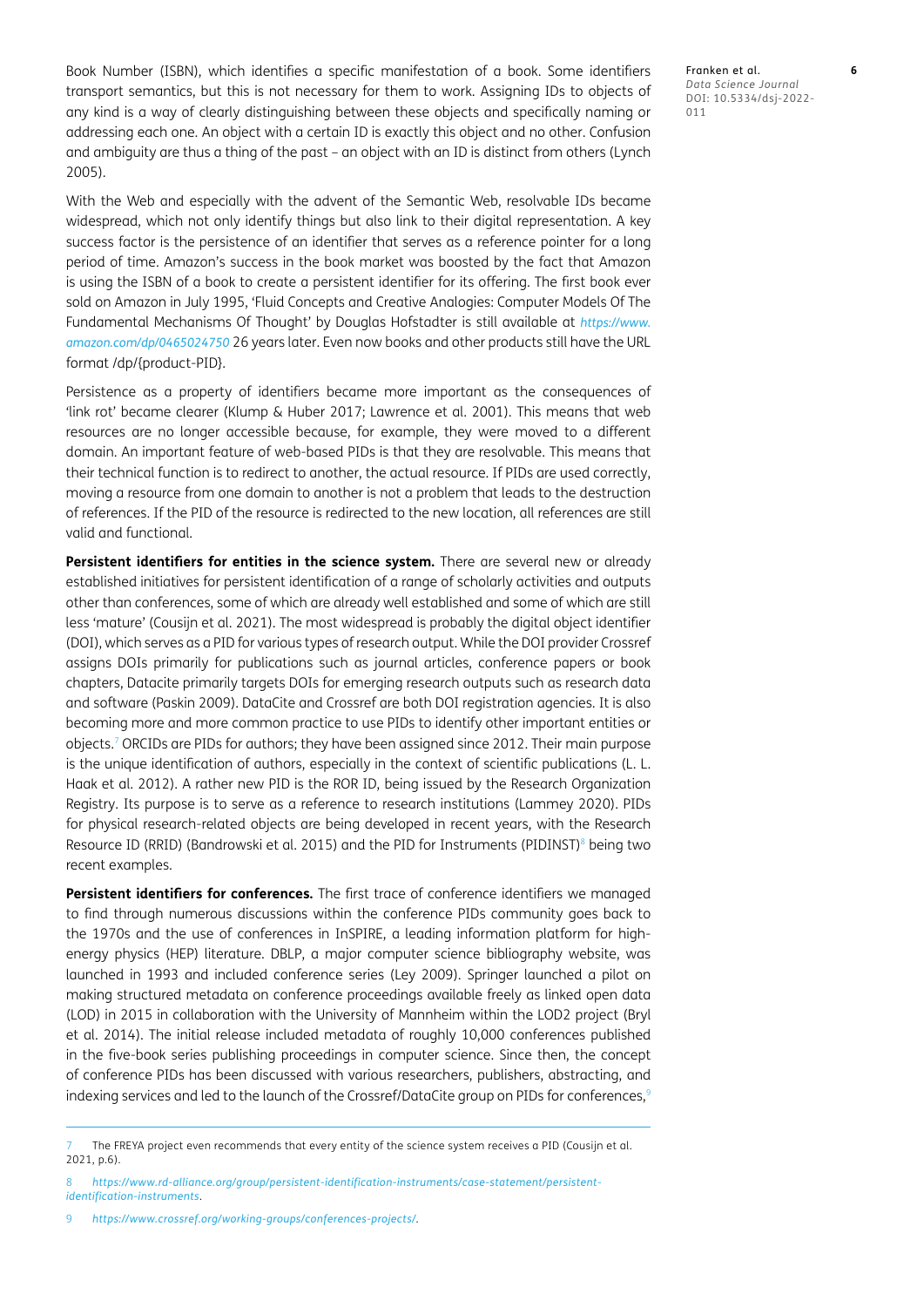and the technical group for implementing conference PIDs<sup>10</sup> while the Springer pilot was used as basis for ConfRef.[11](#page-6-1)

**Identifiers used in popular conference-related web platforms.** Since there is no standardized conference PID system in place, different methods of identification have been applied by conference-related web platforms. A simple approach, for example, is to increment a number to be used as an identifier. **Table 1** shows the style of identifiers being used by popular conferencerelated web platforms. Some platforms try to use the conference or series acronym as an identifier but then have to disambiguate when the acronyms are not unique.

Franken et al. **7** *Data Science Journal* DOI: 10.5334/dsj-2022- 011

| <b>NAME</b>                      | <b>IDENTIFIER</b>           | <b>ON DATE</b> | <b>#CONFERENCES</b> | <b>EXAMPLE ISWC 2008</b> | #SERIES | <b>EXAMPLE ISWC</b>     |
|----------------------------------|-----------------------------|----------------|---------------------|--------------------------|---------|-------------------------|
| DBLP (Ley 2009)                  | mostly acronym <sup>a</sup> | $2021 - 12$    | 48517               | semweb/iswc2008          | 5308    | semweb                  |
| ConfRef                          | alphanumerical              | $2021 - 12$    | 37945               | semweb2008               | 4857    | semweb                  |
| OpenResearch                     | acronym                     | $2021 - 12$    | 9678 <sup>b</sup>   | <b>ISWC 2008</b>         | 1106    | <b>ISWC</b>             |
| Microsoft Academic (Färber 2019) | counter                     | $2020 - 05$    | ~50000              | d                        | 4467    | 1155608529 <sup>e</sup> |
| <b>GND</b>                       | counter                     | $2021 - 12$    | 736899f             | 1168594898               | 122825  | 1092290281              |
| WikiCFP                          | counter                     | $2021 - 12$    | 89874               | 1974                     | 6019    | 1769                    |
| Wikidata                         | counter                     | $2022 - 02$    | 7470                | Q48026643                | 4232    | Q6053150                |

# **5 RELATED WORK**

Specifying the benefits and use cases of PIDs has been done in the past for several entities of the science system. Regarding ORCID IDs, several institutions and projects contributed to a collection of use cases by formulating detailed descriptions of how they integrated ORCID IDs into their systems.[12](#page-6-2) Some commonalities between all individually framed use cases were identified that can be understood as 'core' use cases for the integration of ORCID IDs. Those were 'creation and capture of ORCID IDs for individuals', authentication in general and for users that previously lacked an identifier, linking ORCID IDs to other or local identifiers and 'the improvement of attribution' [\(Brown, Wilmers, & L. Haak 2015, p. 7](#page-16-11)). Stocker et al. also involved institutions and projects that each individually worked out use cases for PIDs for instruments (PIDINST) that were specific to them and their needs. Based on these use cases the authors specified metadata properties that were common among them and would be required for enabling them (Stocker et al. 2020). For organization identifiers, Demeranville et al. identified several use cases that described solutions to problems concerning the PID infrastructure (during 2016 and before). Instead of generalized user groups, the use cases targeted concrete agents, namely ORCID and DataCite, as their main beneficiaries ([Demeranville et al. 2016](#page-16-12)). Dappert et al. provided several user stories addressing different stakeholders from academia, thereby highlighting the benefits that are to be expected from a mature PID-landscape in general ([Dappert et al. 2017](#page-16-13)).

Use cases for conference events were most prominently first described by the Crossref/DataCite working group on PIDs for Conferences and presented in the FREYA project. 'Abstracting and indexing systems', 'academic organizer', entities like learned societies or companies that are involved in the organizer, publishers of conference proceedings and 'data consumer' were all user groups which are said to benefit from conference event PIDs. Several use cases were found for each of those user groups.[13](#page-6-3) The use cases elaborated by the working group were fundamental to most of the use cases described in this paper. The FREYA project also illustrated with the help of user stories that having a large database (DataCite Commons) with PIDs of

<span id="page-6-3"></span>10 *<https://www.project-freya.eu/en/blogs/blogs/towards-persistent-identification-of-conferences>*.

<span id="page-6-1"></span>11 *<https://www.confref.org>*.

<span id="page-6-2"></span>12 *<https://info.orcid.org/member-use-cases/>*.

<span id="page-6-0"></span>13 *<https://www.project-freya.eu/en/blogs/blogs/towards-persistent-identification-of-conferences>*.

**Table 1** Identifiers used by popular conference related web platforms. *<sup>a</sup>*Occasional deviations are

usually due to historical reasons, e.g., series changing their name. *<sup>b</sup>*Curated state at RWTH Aachen i5 Server. *<sup>c</sup>*Estimate based on the assumption that the data is mostly imported from dblp. *<sup>d</sup>*No distinct record. *<sup>e</sup>*Site is down as of 2022- 02 – OpenAlex is offering the content now (*[https://openalex.](https://openalex.org/)*

*<sup>f</sup>*This includes cultural and commercial events as well as events from other domains. The exact number of academic conference events cannot be determined.

*[org/](https://openalex.org/)*).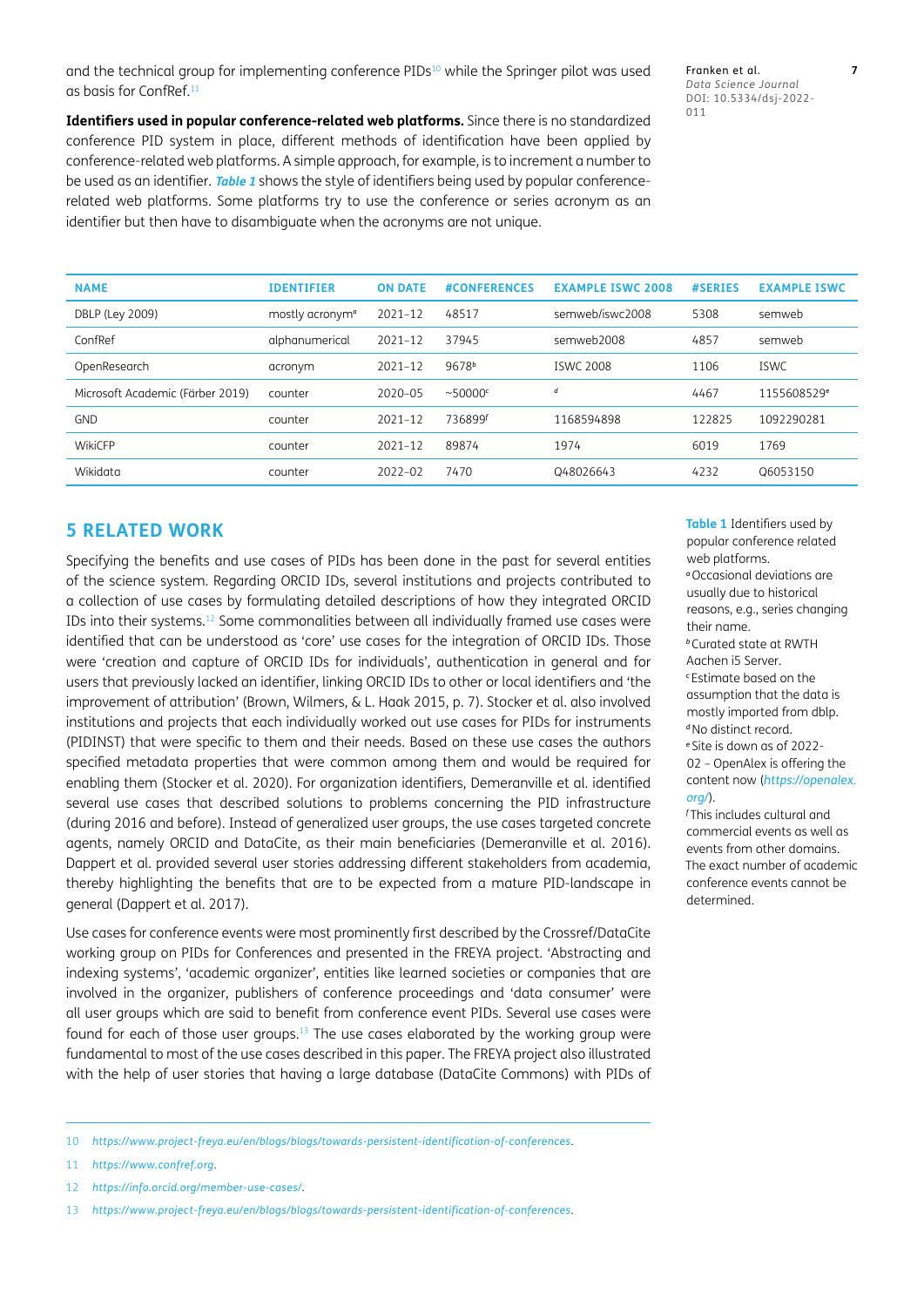many entities, which are linked with each other, will provide great benefit to a wide range of users [\(Fenner & Petryszak 2020\)](#page-16-14).

Franken et al. **8** *Data Science Journal* DOI: 10.5334/dsj-2022- 011

# **6 USE CASE CONSTRUCTION**

The use cases were constructed based on the experiences of the authors, discussions with colleagues and curators and the work done by the Crossref/DataCite working group on PIDs for Conferences and in particular what this group has produced at a workshop in 2019 at CERN. The use cases described here also heavily build on the research that was conducted in the DFG funded ConfIDent project.

In the context of this project, expert interviews [\(Bogner, Littig, & Menz 2009](#page-16-15); [Helfferich 2019\)](#page-16-16) were conducted to get a better understanding of potential users for the service to be built and their needs. The supporting interview guidelines were intentionally kept as open as possible since they stood at the beginning of the project and were thus supposed to be of an exploratory nature. Their purpose was to construct and extend theories (Przyborski & Wohlrab-Sahr 2019, p. 116) about

- **1.** the process of how to arrive at the decision to participate in a conference,
- **2.** decision-making criteria concerning the participation,
- **3.** evaluation of conferences, and
- **4.** actions after the conference.

Those were the main topics of the interview guidelines, which were used to interview primarily researchers. Interviewees that were knowingly experienced with the organization of conferences were asked about

- **1.** the type of work needed to organize a conference,
- **2.** how they advertise and make the conference better findable,
- **3.** the evaluation of a conference from the organizer's perspective, and
- **4.** gathering feedback from attendees afterwards.

The sample selection was based on dimensions that were thought to produce the greatest contrast between interviewees' responses (Przyborski & Wohlrab-Sahr 2019, p. 114). The career stage and the scientific field researchers were active in were considered most important. Additionally, attention was paid to include both male and female researchers.

In total 14 researchers were interviewed, of which eight had a computer science background. The other six interviewees' academic background can broadly be defined as 'mobility research'. Mobility research is an interdisciplinary field. The original academic upbringing of those participants ranged from social science, over logistics to engineering and was thus quite diverse and heterogeneous compared to the group of computer scientists. In addition to their role as researchers, five also had direct experience with the organization of a conference and therefore received different questions. Besides those 14 formally conducted interviews several more informal conversations were held with people that can be considered potential 'data consumers' of conference metadata and PIDs. They were asked to describe how academic events play a role in their system and what problems they encounter.

After being transcribed, the interviews were examined [\(Mayring & Fenzl 2019\)](#page-16-17) for what needs and pains stakeholders have in the current environment. Finally use cases were constructed describing in detail how PIDs and metadata about conference events would lead to a multiplicity of different benefits for various stakeholder groups.

# **7 RESULTING USE CASES**

In this section the use cases for PIDs and metadata about conference events are described. A use case is understood as a brief description of needs or pains stakeholders have and how PIDs and metadata about conferences can help with those needs or alleviate some of the pain associated with for example a task or situation. They are not meant to be a detailed description of the interaction between a system and its users. Rather they are supposed to illustrate and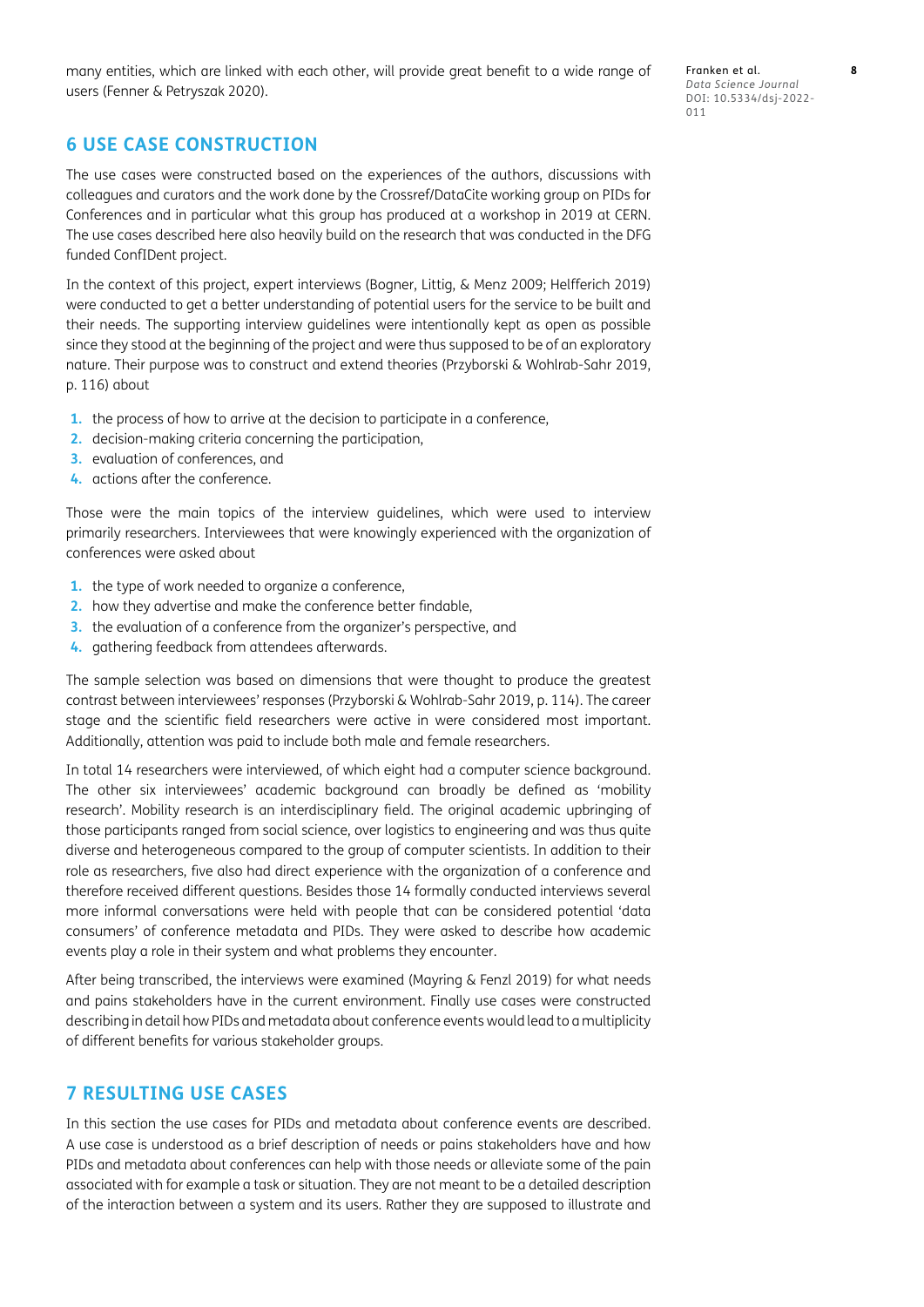give an impression of the many different areas and situations where PIDs may provide real benefits. The use cases follow the order laid out by the event life cycle (3.1).

Franken et al. **9** *Data Science Journal* DOI: 10.5334/dsj-2022- 011

**Target groups/stakeholder groups.** The people that might benefit from assigning PIDs to events and conference metadata can be roughly categorized into three groups that were introduced in Section 3: researchers, conference organizers and data consumers. The use cases in the following section were mainly constructed around these three broad user groups. Each group is involved with conferences in different ways and consequently has a different perspective on the topic. By clearly distinguishing these three groups we can become more aware of the plurality of needs and pains that are associated with conferences in a large context.

# **7.1 PLANNING**

#### 7.1.1 Advertising an event

*Objective*: An event organizer wants to increase his reach. He wants to inform more people about his event than by using only his traditional channels.

Organizers have different means of advertising their events. Those are, for example, newsletters, the conference website, learned societies, word of mouth, or online platforms that display calls for papers, such as WikiCFP.<sup>14</sup> Advertising events is important for several reasons. Firstly, their economic viability usually relies on fees paid by participants. Secondly, for conference organizers having a high number of submissions increases the pool to select high-quality contributions from. Having many researchers submit to a conference or register for it also signals interest from the respective community. Thirdly, the number of paper or abstract submissions has an additional significance in some disciplines. For instance, in computer science the acceptance rate (relation between submitted and accepted papers) of a conference event is oftentimes seen as an indicator for the quality of the event and of its published output (a low acceptance rate is usually perceived as indicative of high quality) [\(Laplante et al. 2009, p. 192](#page-16-18)).

Now, conferences that are assigned PIDs and are described with adequate metadata can much more easily be listed by indexing systems (see Section 7.4.1). Once conferences have been assigned a PID, they and their associated metadata can be more easily incorporated into other information systems. This PID-related interoperability thus leads to potentially greater visibility and thus triggers positive attention effects for the conference and its organizations.

Academic events that do not intend to attract as many submissions as possible (outside of computer science) and have a very narrow topical focus can be discovered more easily by those few researchers that are looking for a conference with this exact focus but were not yet aware of it. Hence, PIDs for conferences and the consequential indexing of them would help organizers to achieve a better match between their events and participants that are interested in exactly these events' topics.

### 7.1.2 Track event series history and handling of name changes

*Objective*: An event organizer wants to find out how old an event series is. For that he needs to know which events belong to the series and when the first event was held.

<span id="page-8-0"></span>Organizers of an event oftentimes do not stay the same. It is custom for people in the scientific community to only be periodically responsible for the organization of a conference until somebody else takes over. It is not unheard of that all of the original people that were involved with a conference series at the time of its inception are not around anymore after some time. The likelihood of this to happen increases the older the conference becomes. Certainly, human memory is not the only thing that can be used to reconstruct the history of a conference series. Especially conferences organized by learned societies such as IEEE or ACM or publishing with major publishers can be expected to have some documentation of their history. However, with smaller events that are not under the umbrella of such an organization, websites frequently are only installed to inform about the next upcoming event and do not contain much information about past events. Shortly after the occurrence of the advertised event they are shut down.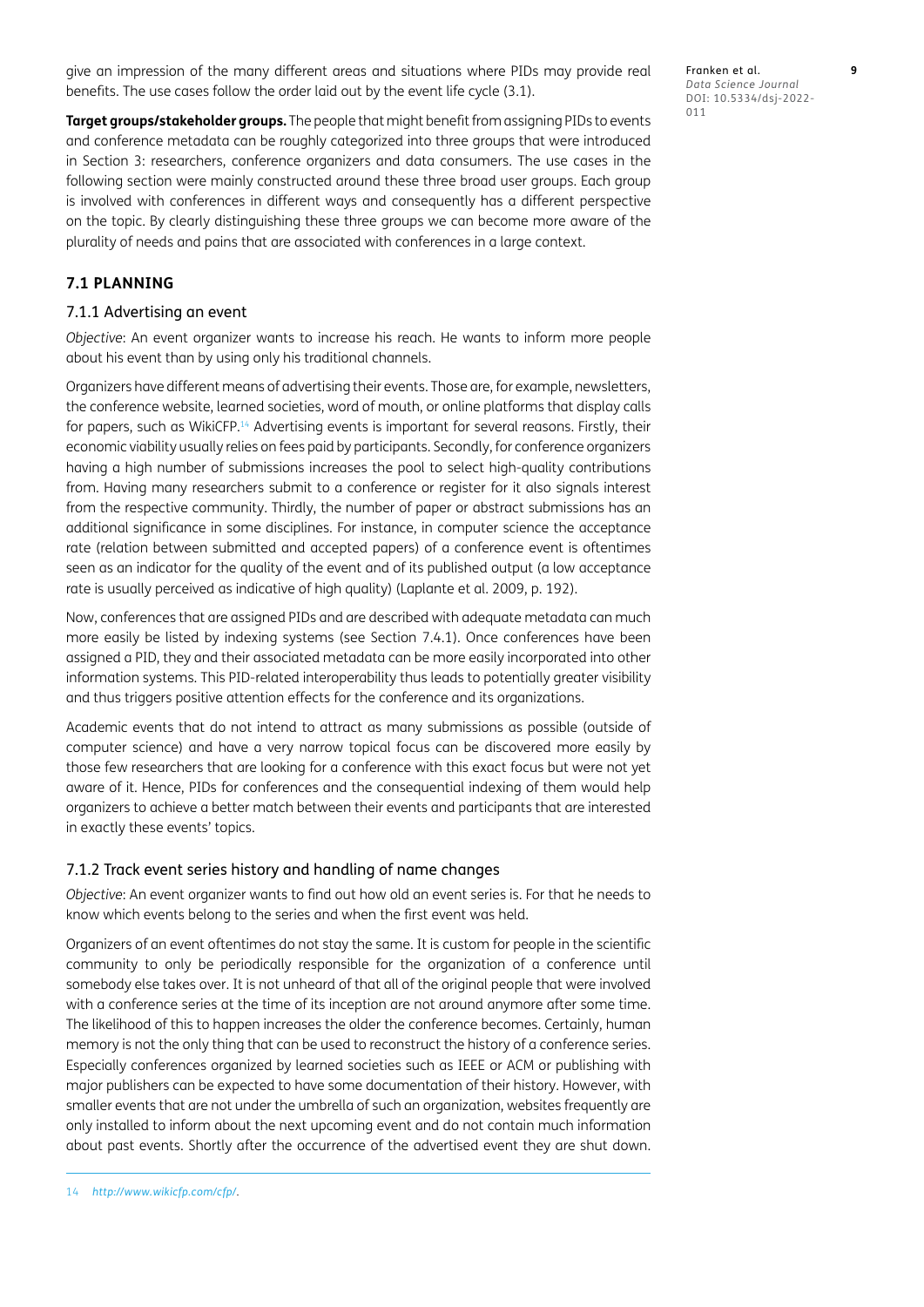Publications that emerge from conferences can help, but those need to be tracked down first and are not always easily findable and accessible. Maybe the conference even grew out of a smaller workshop where publishing proceedings was not deemed necessary at first. Of course one could argue that if a reoccurring event changes so considerably over time it is not the same event series anymore. Nevertheless, people are and always will be interested to find out more about their shared history. It constitutes part of their shared identity as a (scientific) community – regardless of whether the definition of an event series applies to a certain selection of events or not.

This matter is complicated even further when conference series change their names over time. Thus, the property by which we normally try to identify a conference series – its name – cannot be trusted completely to be persistent.<sup>15</sup>

By persistently identifying a conference series with an unchanging and persistent identifier, these issues would mostly be resolved. As soon as the second iteration of a conference is announced, this should constitute a conference series, which would receive a PID. Linking a conference to the corresponding series by documenting the PID of the corresponding series in its metadata makes remembering this connection or relying on other (less structured) documentation about this link obsolete, provided that this metadata is kept permanently accessible. If the conference series has received a PID, even a name change will not affect the traceability of its history anymore. On the contrary, when every conference is properly linked with its series, people will be able to find out more easily that name changes occurred in the past.

# **7.2 MANAGEMENT OF SUBMISSIONS**

#### 7.2.1 Support decision-making

*Objective*: Researchers want to have as much information as possible about conferences to make a well-informed decision whether to participate or not.

To illustrate why PIDs and well-structured metadata about conferences greatly support researchers in making a well-informed decision which conference to participate in, it is helpful to remind ourselves what kind of needs researchers have when it comes to attending a conference. Aktas and Demirel group researchers' needs into four categories: 'Academic development',16 'networking', 'organizational issues' as well as 'location and social aspects' [\(Aktas and Demirel](#page-15-3)  [2019](#page-15-3), p. 24). Similarly, Hauss describes two of the main benefits that researchers get from participating in conferences as 'learning effects' and 'access to knowledge' [\(Hauss 2020. p.](#page-16-19)  [5\)](#page-16-19). Now, for a researcher to ex-ante evaluate whether it is likely for an event to fulfill his or her academic development needs, he or she first of all requires information about what the broader subject of the conference is going to be. The more detailed the information about specific topics, the better. The question of who presents or even participates at a conference needs to be answered to give researchers the chance to estimate how likely their networking needs will be fulfilled if they choose to go to that conference. Researchers expect to be able to develop new contacts for academic cooperation, meet important peers in their area of research, gain reputation among peers, or simply socialize with peers ([Aktas & Demirel 2019,](#page-15-3)  [p. 24](#page-15-3); [Hauss 2020, p. 5\)](#page-16-19).

Admittedly, a well-maintained conference website should make all this information publicly available. However, storing all this information in a well-structured and machine-readable manner would enable researchers to specifically look for conferences that fit the criteria by which a conference would fulfill their needs, only by specifying a few keywords such as subject or the name of a colleague. Currently, you have to visit each conference website individually to check whether it would match your criteria. Navigating through different websites in search of the (structurally) same information is often tedious and would be unnecessary if indexed

<sup>15</sup> For example the WACV was called 'Workshop on Applications of Computer Vision' until 2013, until it probably had grown enough to justify a renaming to 'Winter conference on Applications of Computer Vision'.

<sup>16</sup> Academic development summarizes needs that revolve around improving one's own expertise and reputation as well as furthering scientific progress in general ([Aktas & Demirel 2019, p. 24\)](#page-15-3).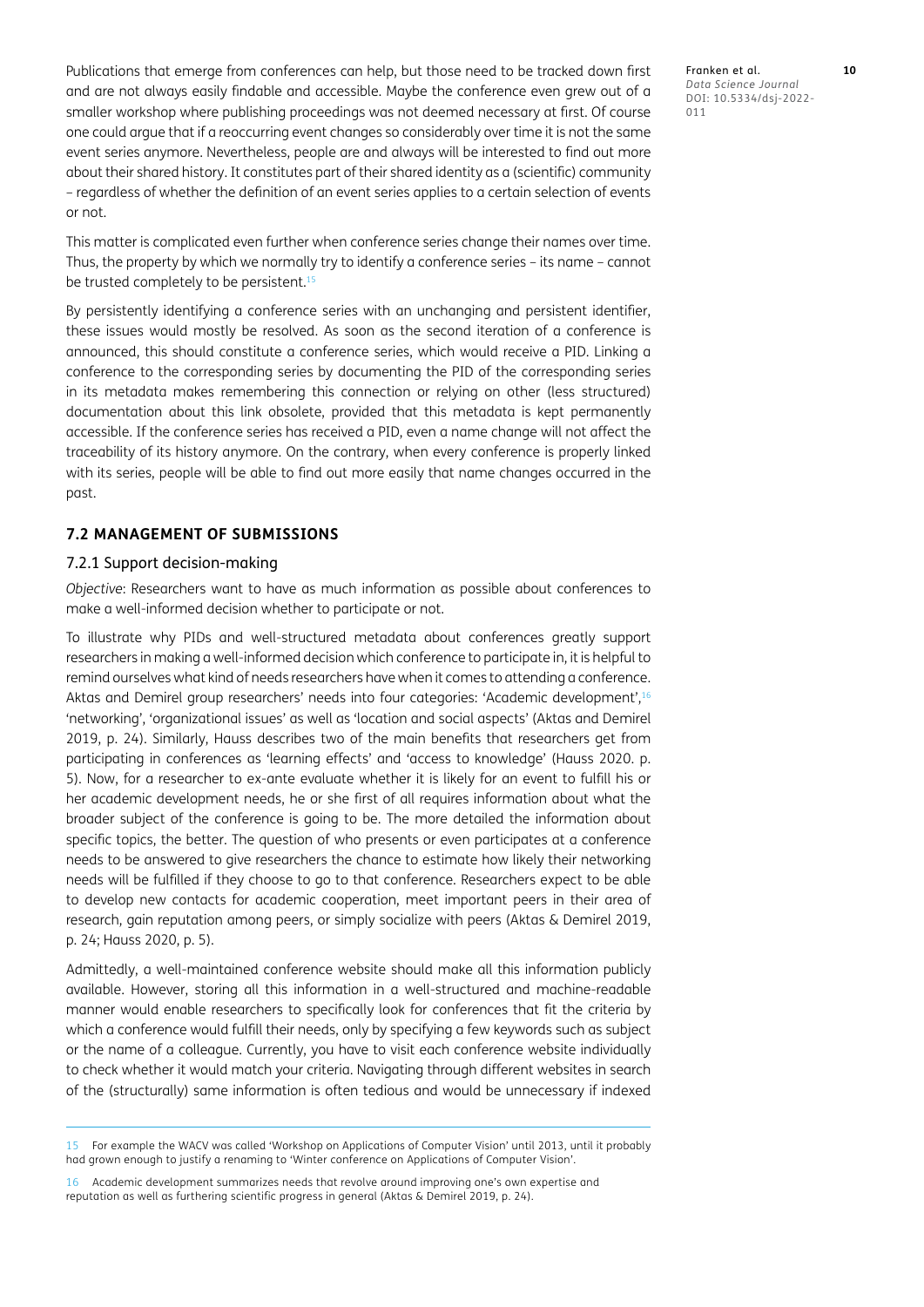centrally in the same format. Narrowing down a selection of potentially interesting conferences and comparing them with each other would be substantially easier. Not only would it be easier to find the 'right' conference, a well-sustained (complete) database would also solve the problem of researchers not taking conferences into consideration although they would fit well, simply because they are unaware they exist. In particular, early career researchers or researchers that are, due to interdisciplinary interests, new to a field do not have the best overview of their fields yet. They run the risk of missing a conference because they never heard of it. A query of conferences that identify with a certain subject would also bring up those that one is not aware of yet.

#### 7.2.2 Help recognize fraudulent conferences

*Objective*: Researchers want to be able to identify fraudulent or fake conferences.

Even well-established researchers can fall victim or even knowingly participate at fraudulent or questionable conferences. $17$  In this context PIDs could be used as some kind of quality sign, only assigning PIDs to trustworthy conference events. However, we have to assume that organizers of fake conferences are able to mint PIDs for their events too. Cases in the past where publishers of predatory journals registered DOIs for their journal[s18](#page-10-1)[,19](#page-10-2) prove that this is likely to happen with conference events too. Using an issued PID as a quality indicator therefore is not possible and is at least not what DOIs are intended for[.20](#page-10-3) Still, having well-structured, easy-tocomprehend metadata about a conference can help to identify fake conferences better. For example, to increase their conference's prestige, attract more researchers, and appear more trustworthy, organizers of fake conferences regularly advertise accomplished researchers as contributors to the conference without that actually being true. Once it becomes common practice that speakers at a conference get referenced with their ORCID ID in the conference's metadata, those referenced researchers would get notified by the ORCID services and could reject being associated with this conference. There are numerous other common features of fraudulent conference events ([Asadi et al. 2018;](#page-15-4) [Eaton 2018\)](#page-16-20), which could be detected from the conference's metadata $21$ : for example, a suspiciously short time span between paper submission and review or a name that is confusingly similar to a well-established conference series.<sup>22</sup> The probably most secure way for researchers to figure out the quality and sincerity of a conference is to review what research was actually presented, that is, to measure the quality of a conference by the quality of the associated research. This is admittedly the most labor-intensive approach, but also the best way to protect from 'false positives' that may arise from deriving the trustworthiness of a conference from other 'softer' indicators. By having a direct link to any research output that came out of the conference, researchers are spared the oftentimes tedious search for papers, posters, presentation slides or recordings of the actual talks.

#### **7.3 MANAGEMENT OF THE CONFERENCE OUTPUTS**

#### 7.3.1 Persistently link event with research outputs

*Objective*: An indexing system/service (Scopus, WOS, DBLP, etc.) wants to persistently link a conference to its research output. Researchers want to find research output that was presented at a conference.

Different research outputs such as presentation slides, posters, recordings of the presentations, papers, abstracts, and the like may be of interest to researchers after the execution of the

Franken et al. **11** *Data Science Journal* DOI: 10.5334/dsj-2022- 011

<span id="page-10-0"></span><sup>17</sup> *[https://www.uni-hannover.de/en/universitaet/aktuelles/online-aktuell/details/news/statement](https://www.uni-hannover.de/en/universitaet/aktuelles/online-aktuell/details/news/statement-hochschulleitung-raubverleger-scheinkonferenzen0/)[hochschulleitung-raubverleger-scheinkonferenzen0/](https://www.uni-hannover.de/en/universitaet/aktuelles/online-aktuell/details/news/statement-hochschulleitung-raubverleger-scheinkonferenzen0/)*.

<span id="page-10-1"></span><sup>18</sup> *<https://thegeyser.substack.com/p/crossref-terminated-omics-membership>*.

<span id="page-10-2"></span><sup>19</sup> *<https://www.crossref.org/board-and-governance>*.

<span id="page-10-3"></span><sup>20</sup> *<https://predatory-publishing.com/is-a-doi-an-indicator-of-quality/>*.

<span id="page-10-4"></span><sup>21</sup> It should be noted that defining what constitutes a fraudulent conference is a complicated endeavor. Similar issues to defining predatory journals probably would arise ([Grudniewicz et al. 2019](#page-16-21)).

<span id="page-10-5"></span><sup>22</sup> *<https://thinkcheckattend.org/>*, *[https://www.fz-juelich.de/zb/EN/Expertise/open\\_access/predatory\\_publishers/](https://www.fz-juelich.de/zb/EN/Expertise/open_access/predatory_publishers/predatory_conferences/predatory_conferences_node.html) [predatory\\_conferences/predatory\\_conferences\\_node.html](https://www.fz-juelich.de/zb/EN/Expertise/open_access/predatory_publishers/predatory_conferences/predatory_conferences_node.html)*.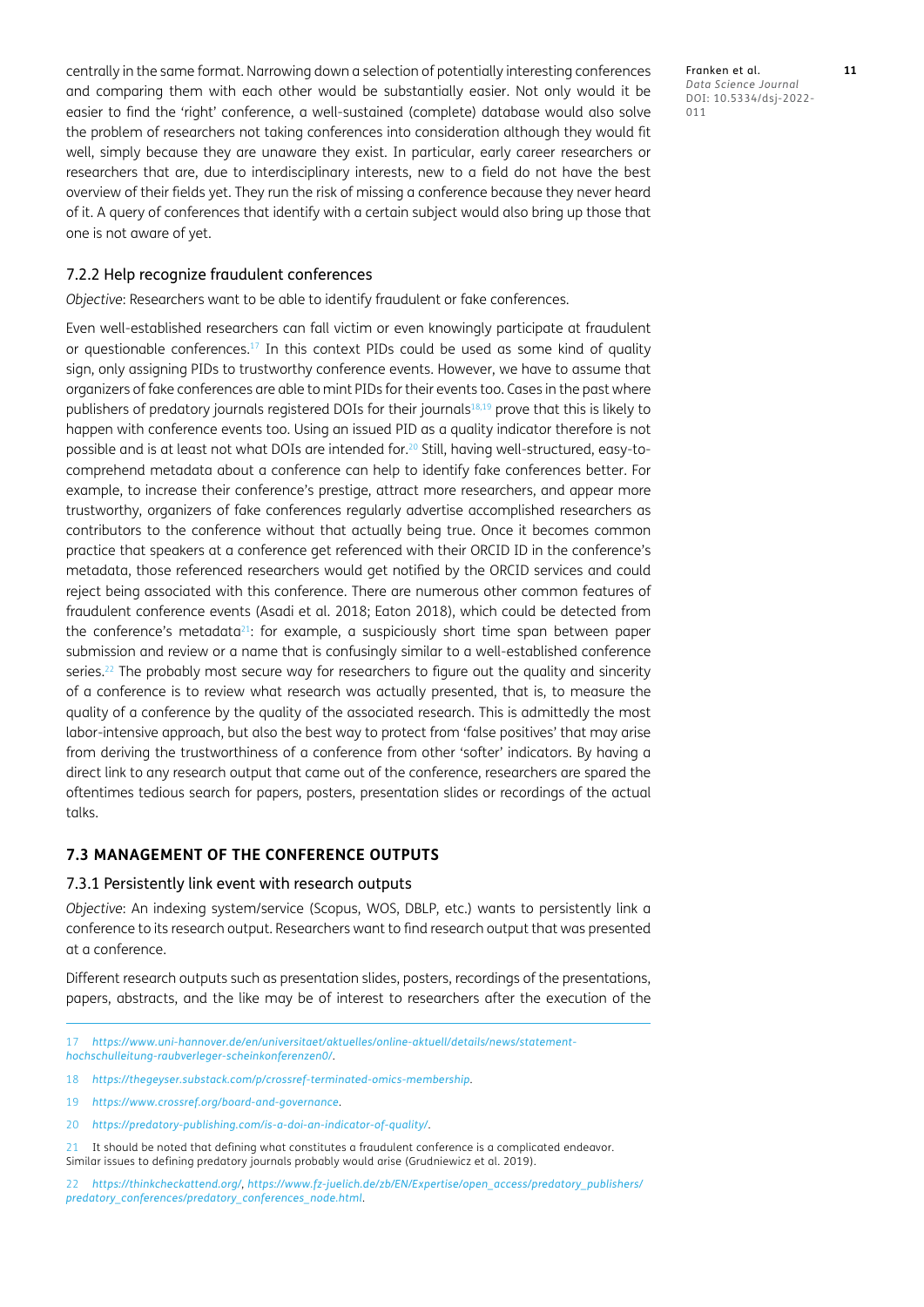conference. Finding this research output can be at least tedious. If the research output was persistently linked to its conference, looking for it would become much more convenient. However, this implies that in the best-case scenario the research output itself receives its own PID.23 Moreover, researchers might encounter a conference that they were previously unaware of by reading a paper that was published in its proceedings. If the conference were referenced in the metadata of the paper with its PID, inquiring about it would also become more convenient.

To make the search for scientific output of a conference or the conference itself easier when one or the other is known, indexing systems would need to be able to link one with the other. For this to be done automatically and on a wide scale, the scientific output's descriptive metadata needs to contain a PID, which identifies the conference it was presented at. Additionally, the metadata of the conference needs to link all the scientific output that was produced at the conference.

# **7.4 INDEXING**

#### 7.4.1 Support conference indexing

*Objective*: An indexing service such as (Scopus, WOS, DBLP, etc.) wants to automatically index a lot of conferences at once and have the metadata change in real time when an organizer changes it.

If at some point it becomes common practice to register a DOI for conferences, the availability of well-structured conference metadata will increase significantly. Currently, there are only a handful of sources providing openly accessible metadata about conferences (WikiCFP, GND, etc.). These are rarely as FAIR (findable, accessible, interoperable, reusable) (Wilkinson et al. 2016) as one would like them to be and usually cover only a small portion of all scholarly conferences. In contrast to the current situation, having only a few centralized sources such as Crossref, where organizers register DOIs and enter conference metadata, would make gathering this data as easy for indexing systems as it is now for them to gather metadata about published articles. The effort that is otherwise needed to harvest metadata from a variety of sources would be much higher.

As with DOIs and their corresponding metadata in general, indexing systems would also benefit from the mandate that the institution that minted a DOI is responsible for keeping its metadata up-to-date.[24](#page-11-0) Metadata about conferences and in particular conference series will have to be amended regularly to stay current because at every stage of the event life cycle information about the conference will change or new information will be available. Keeping track of all the changes themselves would be an unfeasible task for indexing systems.

Another reason why PIDs would make indexing conferences more feasible is that disambiguation is easier. As long as each conference has only one PID assigned, indexing systems can easily make sure not to include any duplicates in their database.

# **7.5 POST-EVENT STAGE**

#### 7.5.1 DOI claiming

*Objective*: A CRIS operator wants to enter an event and its metadata in his or her system.

Data consumers such as CRIS operators are currently facing difficulties when it comes to integrating information about conferences in their systems. Having no centralized source of conference metadata, they often have to rely on researchers from their institution who participated in the conference to enter information about the conference – most likely by hand. Or administrative personnel has to research relevant information and enter it. This oftentimes results in incomplete and messy data. On top of that, they have to rely primarily on the name of a conference to unambiguously identify it, which again might lead to duplicates in their database.

Franken et al. **12** *Data Science Journal* DOI: 10.5334/dsj-2022- 011

<span id="page-11-0"></span><sup>23</sup> Besides recommending to 'use PIDs for all entities' the FREYA project also recommends to 'track and record connections between PIDs' ([Cousijn et al. 2021, p. 6\)](#page-16-3).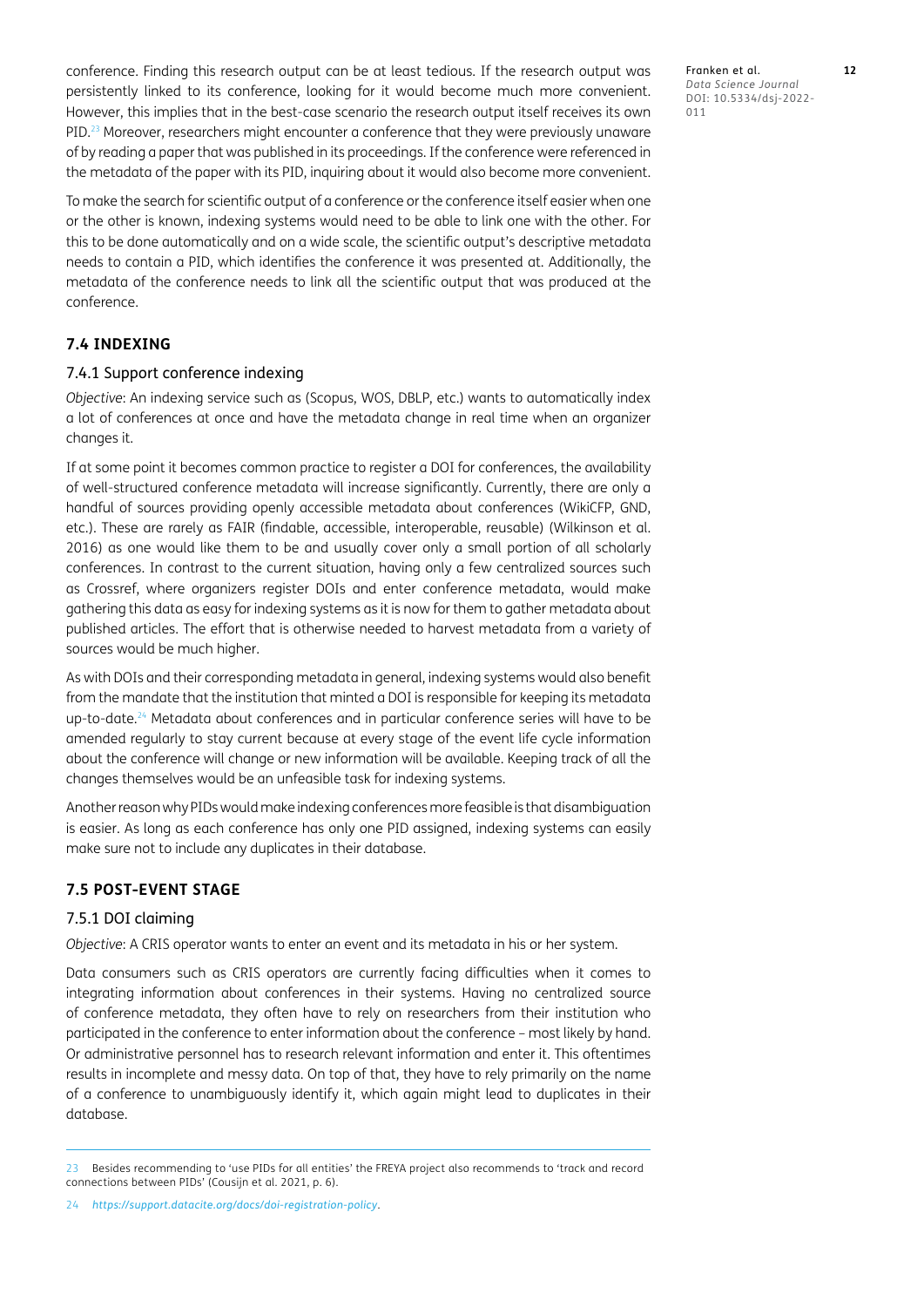Suppose that DOIs for conferences are being registered with, for example, Crossref en mass, CRIS operators and any other data reusers then have the possibility to access the Crossref API $^{25}$  $^{25}$  $^{25}$ and import the desired metadata into his or her system by referring to the conference's DOI. Moreover, redundancy and duplicates can be prevented better because it could be checked whether any of the new additions already exist in the database. Similar to the use case discussed in Section 7.4.1, any changes to the original metadata could be automatically adopted.

#### 7.5.2 Acknowledgment for contributing to a conference

*Objective*: Researchers want the effort they spend organizing conferences to be more acknowledged by science's reward system.

Acting as a reviewer, setting up a website, coordinating a caterer, planning the schedule and many other activities can all be considered contributions to the organization of a conference. As different as these tasks may seem, they all have one thing in common: They demand time and effort from scientists that they cannot spend on other activities any more. This would not be a problem if the reward system in science was not dominated as much by metrics based on publication and citation (Nassi-Calò 2017; Steele, Butler, & Kingsley 2006). Hence, effort that is not spent on publishing may not further a scientist's career as much. Although activities such as contributing to the organization of an event are appreciated by peers, most resource distribution mechanisms in science tend to not take this type of effort into account.

Looking back at how publication-based metrics in science have become as influential as they are now, one has to wonder whether this development had something to do with the availability and readiness of publication metadata. One reason for the strong influence publication-based metrics have might be that there historically were few other 'outputs' of science, which were as widely and as diligently measured as publications and citations. When in the wake of the 'new public management paradigm' the call for ways to make science more accountable for the tax money it consumes and to measure its productivity better became louder ([Bleiklie](#page-16-22)  [2018](#page-16-22)), the most extensive and accurate data about scientific produce that was available was of bibliographic nature. Using the data that was already generated and curated by librarians and publishers was practical. To suspect a causal relationship between the availability of such metadata and the importance of the work it describes for Science's reward system is not far-fetched. In any case, having this kind of data about conference contributions will make it much easier for institutions to systematically take these kinds of efforts into consideration when distributing resources. A cultural shift towards a more multidimensional reward system in science requires good data about more than just publications.

Not only scientists might have an incentive that their contributions to conferences are better and more systematically recorded. Well-received conferences improve the institutions' reputations that are associated with the scientists that organize them. It is also in the best interest of such institutions to have a good overview of the events that are held in their name. The assumption is that, as soon as conferences can be better identified via PIDs and have 'FAIRer' metadata, many agents from inside science would want to make use of them to convey their excellence.

#### 7.5.3 Monitor conference activity and performance

*Objective*: Researchers and agents concerned with the evaluation of science want to have a convenient and reliable way to compare conferences with each other in terms of impact and other measurements of performance. This enables organizers, participants, funders and research evaluators to evaluate specific conferences.

With regard to researchers, this use case is similar to the one discussed in Section 7.2.1, only that this use case emphasizes a particular category of conference metadata – those related to the conference's 'scientific quality'. In computer science, two of the most important indicators used to measure scientific quality are the acceptance rate<sup>26</sup> and the CORE ranking.<sup>27</sup> These two indicators are generally well accepted for measuring a conference's scientific quality

Franken et al. **13** *Data Science Journal* DOI: 10.5334/dsj-2022- 011

<span id="page-12-0"></span><sup>25</sup> *<https://www.crossref.org/documentation/retrieve-metadata/rest-api/>*.

<span id="page-12-1"></span><sup>26</sup> Number of accepted submissions in relation to the total number of submissions.

<span id="page-12-2"></span><sup>27</sup> Computing Research and Education Association of Australasia *<https://www.core.edu.au/home>*.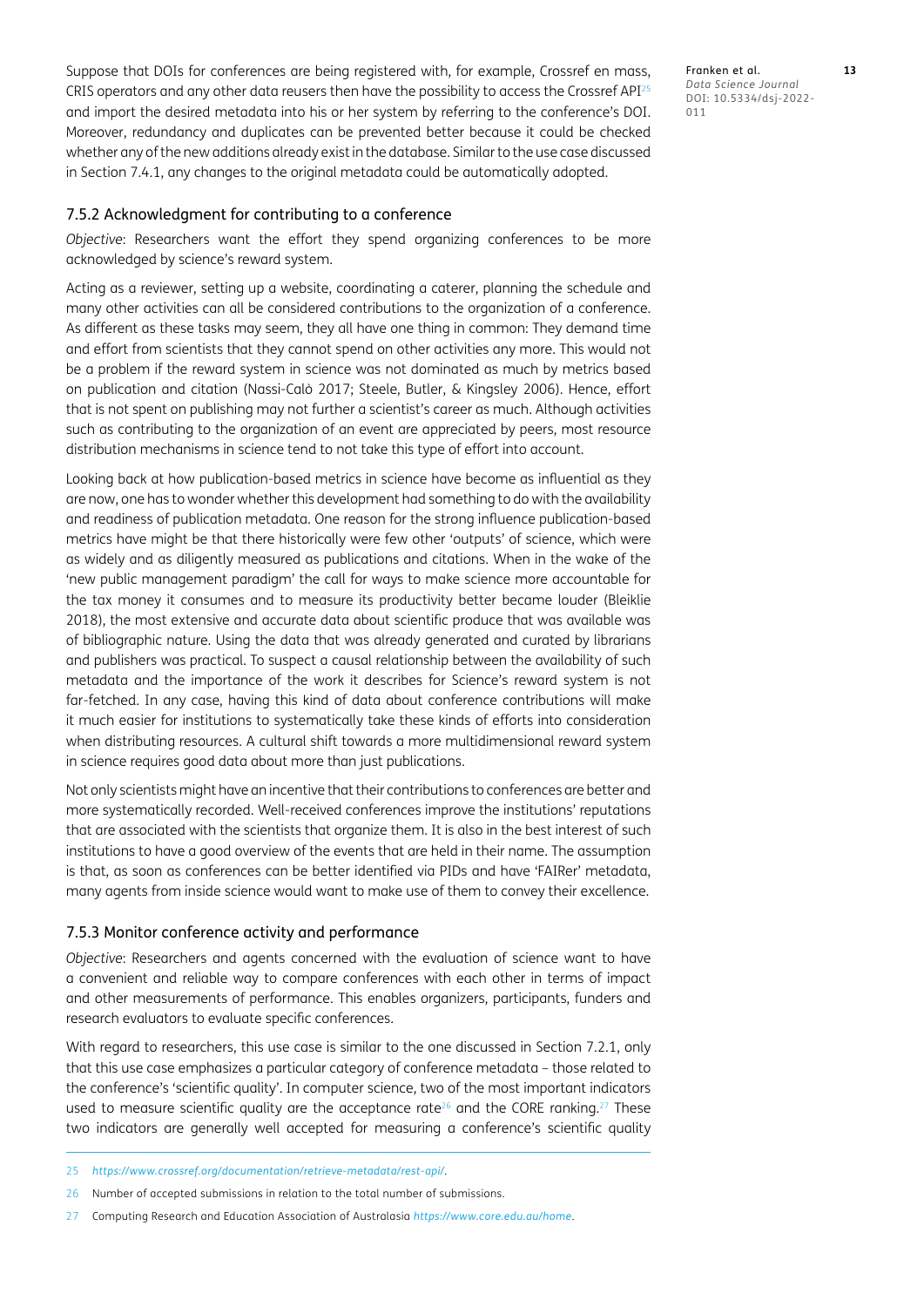and its quality or prestige more generally. Other conference attributes from which to infer its quality or prestige are for example the number of attendees, the series' age, who gives keynote speeches, and so on.<sup>28</sup> Since one of the main motivations for researchers to participate in conferences is to further their academic development ([Aktas & Demirel 2019](#page-15-3)), they seek out 'high-quality' conferences. Hence, this type of metadata would be used by researchers to make informed decisions about which conferences to attend best. Based on this observation, we can assume that organizers and data consumers also have an interest in making this information easily findable, accessible and reusable. Especially organizers of conferences that are already performing well should have an incentive to have this information unambiguously attributed to their conference.

Indexing systems could enable their users to compare conferences based on these indicators. Not only researchers and organizers (with good indicator values) would benefit from that. Other agents of the science system wanting to produce or consume evaluations (funding agencies, universities, etc.) would benefit as well. As such, the whole science system would receive additional performance indicators by making the scientific quality of an important entity of the science system more measurable. If such metrics are included in the conference metadata and then combined with information about who contributed to the conference (cf. Section 7.5.2), the way researchers and academic institutions are currently evaluated could be improved. Performance measurements would be more diverse and less single-dimensional.

#### 7.5.4 Preserving information

*Objective*: Researchers want to be able to get information about conferences long after they occurred. Organizers want to document the history of their conference to prove its legitimacy and increase its reputation.

Currently, information about a conference can be found best on the conference's website. Researchers can reasonably expect to find websites of even smaller academic events. As long as researchers know the name of the conference they are looking for, they are usually able to find the respective conference website. This situation, however, changes as time passes. After a conference event is over, advertising it is no longer needed (at least the individual event, advertising the series remains a concern). Hence, a major incentive for organizers to maintain the conference website, that is, to advertise it (cf. Section 7.1.1), disappears. In particular organizers of smaller academic events with a tight budget will think twice whether to keep the website online or not. Information about events that belongs to well-established series admittedly has a lower risk to be lost. Still, event series being discontinued or becoming absorbed by larger series is a real possibility in which cases the information that was previously stored on its website(s) can become either partially or completely lost.

Instead of relying on the fragile existence of event websites for preserving information about conferences, we had better make use of the already existing infrastructure dedicated to preserving and providing metadata about a multitude of different resources. The only requirements of course are: PIDs and well-structured metadata.

#### 7.5.5 Find event via a DOI of a referencing paper

*Objective*: A researcher wants to find out what the associated conference event of a paper he read is.

One way for researchers to encounter previously unknown conferences is to look for the conference a paper was presented at. Especially in computer science, this is a common way for researchers to get acquainted with the relevant conferences in their field of study. Having at least a rough overview of which conferences exist in their field is a necessary condition for researchers to be able to make a decision about which one to attend (see Section 7.2.1). Currently, researchers usually find more information about the associated conference of a paper by looking at the name of the corresponding proceedings, which normally contains the name and/ or acronym of a conference in its title, and then searching for it with a search engine, resulting in them hopefully accessing the conference website.

<span id="page-13-0"></span>28 For an extensive overview about possible quality indicators for conferences, see Vahdati et al. 2020. Hansen and Budtz Pedersen identify areas where conferences have a positive impact ([Hansen & Budtz Pedersen 2018\)](#page-16-1).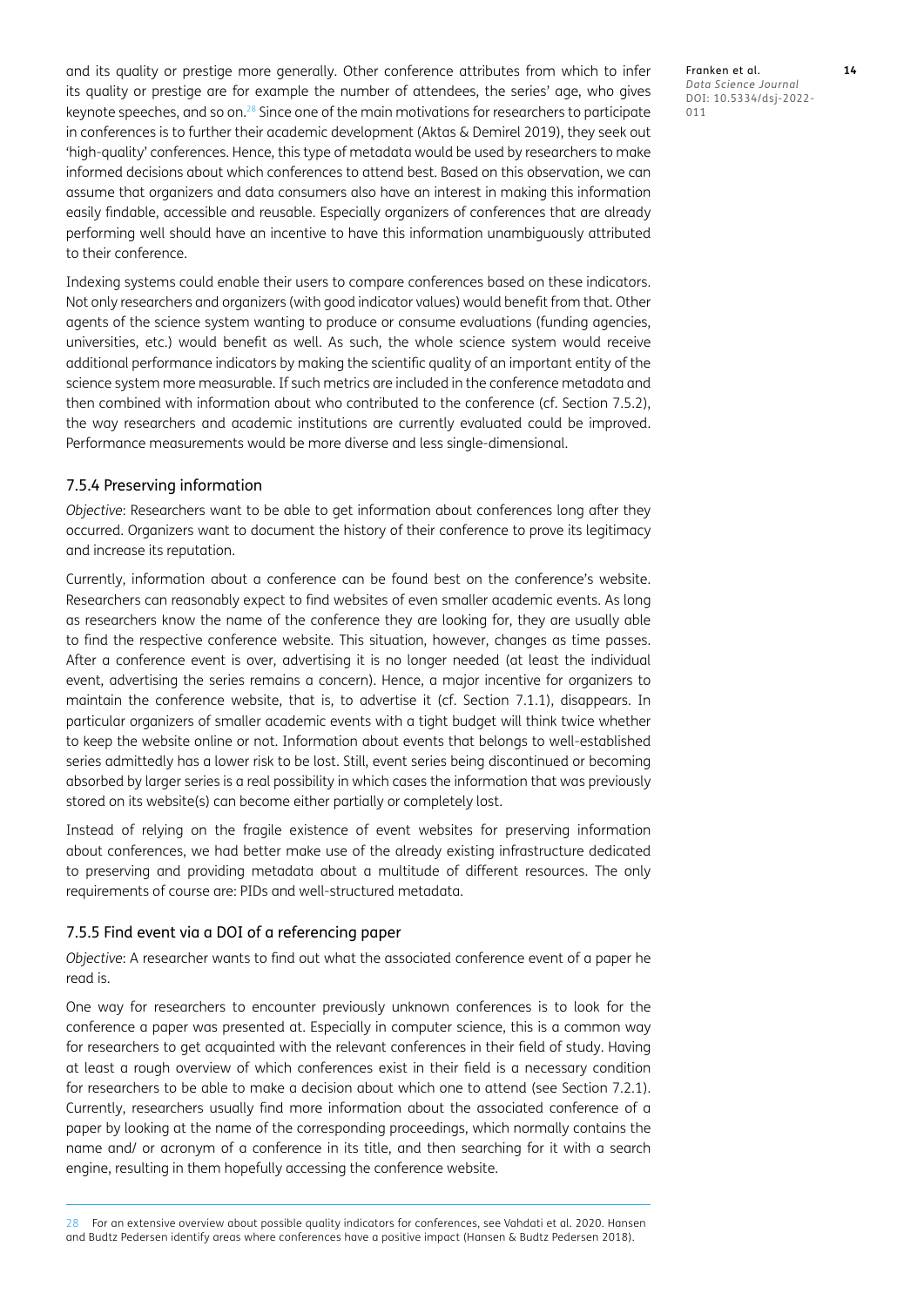Having a machine-readable connection between paper, proceedings, and the conference itself in the form of PIDs identifying a conference event in the metadata of a paper and/ or proceedings (see Section 7.3.1) would lead to an easier and more efficient search. From the perspective of an author, referencing conferences would become a more feasible option, which in turn would lead to more machine-readable connections between papers and conferences.

**8 DISCUSSION**

This article is meant as a first starting point to structurally develop persistent conference identifiers and associated metadata. We highlighted the need for PIDs and metadata about conference events by describing several use cases for them, thus emphasizing the benefits for researchers, event organizers, and data users. The use cases presented here do not claim to be exhaustive, but rather are seen as the most relevant ones in terms of how much they benefit the community once enabled. The results clearly show that a considerable amount of the use cases depend on a large percentage of conference events having a PID assigned and being described by at least basic metadata. To make conference PIDs useful at least the following information should be provided with it: name, name of associated series, place of venue, time, and scientific discipline. The ConfIDent project has suggested the Academic Event Ontology AEON<sup>29</sup> and a consequential metadata schema<sup>30</sup> for this purpose. Obviously, the richer the metadata is, the more use cases are covered.

However, PIDs need to be minted and metadata needs to be generated first. Looking at the amount of conference events that are held every year it is reasonable to expect that only a joint effort by large parts of the scientific community can increase the amount of PIDs minted and metadata generated. Moreover, information about future conference events is very susceptible to change. For instance, dates and deadlines get moved, keynote speakers or venues change. Because of these challenges that will come with attempting to crowdsource this task, it is important to think of ways to support the scientific community. The conference life cycle offers several opportunities where PIDs could be minted automatically. In future endeavors it will be worthwhile to identify points where the generation of PIDs can be triggered. In particular for the use cases 7.1.1, 7.2.1, and 7.2.2, it is important to create a PID early on in the life cycle.

In addition to the community effort that is needed, technical and organizational infrastructures have to be financed. Establishing a viable business model is an important matter for PID providers like DataCite ([Cousijn 2020\)](#page-16-23), ORCID<sup>31</sup>, ROR<sup>32</sup>, or IGSN ([Lehnert et al. 2021\)](#page-16-24). Given the fact that all of these examples at least partly rely on some kind of membership model, founding a PID initiative for conference events on a membership model might be a promising approach as well. Yet, for this approach to be a viable option, PIDs for conferences need to become more popular first. Similar to the IGSN 2040 initiative (ibid), reusing an already existing infrastructure and partnering with DataCite could reduce a lot of the otherwise needed initial investment. The DataCite metadata schema can indeed be reused for describing conference events without needing a lot of far-fetched interpretations.[33](#page-14-4) Still, the landing page for the DOI needs to be provided persistently, which is a task the entity creating the DOI usually is responsible for. As described in 7.5.4 conference websites tend to vanish after some time and therefore are less suitable as landing pages.<sup>34</sup> Since DataCite already has set up a fee structure for registering DOIs in addition to its membership fees in 2020, some of the costs needed to register a DOI for a conference event could be externalised to the conference event's organizer. Registering a DOI for a conference event and providing a landing page could become a service offered by DataCite member organizations. In contrast to, for example, registering DOIs for data sets, versions, or collections thereof, where the amount of needed DOIs could potentially be quite

Franken et al. **15** *Data Science Journal* DOI: 10.5334/dsj-2022- 011

<span id="page-14-0"></span><sup>29</sup> *<https://github.com/tibonto/aeon>*.

<span id="page-14-1"></span><sup>30</sup> *<https://stroemphi.github.io/ConfIDent-schema/>*.

<span id="page-14-2"></span><sup>31</sup> *<https://info.orcid.org/orcid-we-wont-be-sold/>*.

<span id="page-14-3"></span><sup>32</sup> *[https://scholarlykitchen.sspnet.org/2019/12/04/are-you-ready-to-ror-an-inside-look-at-this-new](https://scholarlykitchen.sspnet.org/2019/12/04/are-you-ready-to-ror-an-inside-look-at-this-new-organization-identifier-registry/)[organization-identifier-registry/](https://scholarlykitchen.sspnet.org/2019/12/04/are-you-ready-to-ror-an-inside-look-at-this-new-organization-identifier-registry/)*.

<span id="page-14-4"></span><sup>33</sup> *<https://blogs.tib.eu/wp/tib/2021/05/31/finally-persistently-identifying-academic-events-and-event-series/>*.

<span id="page-14-5"></span><sup>34</sup> The Confident project aims to provide persistent landing pages for conference event DOIs.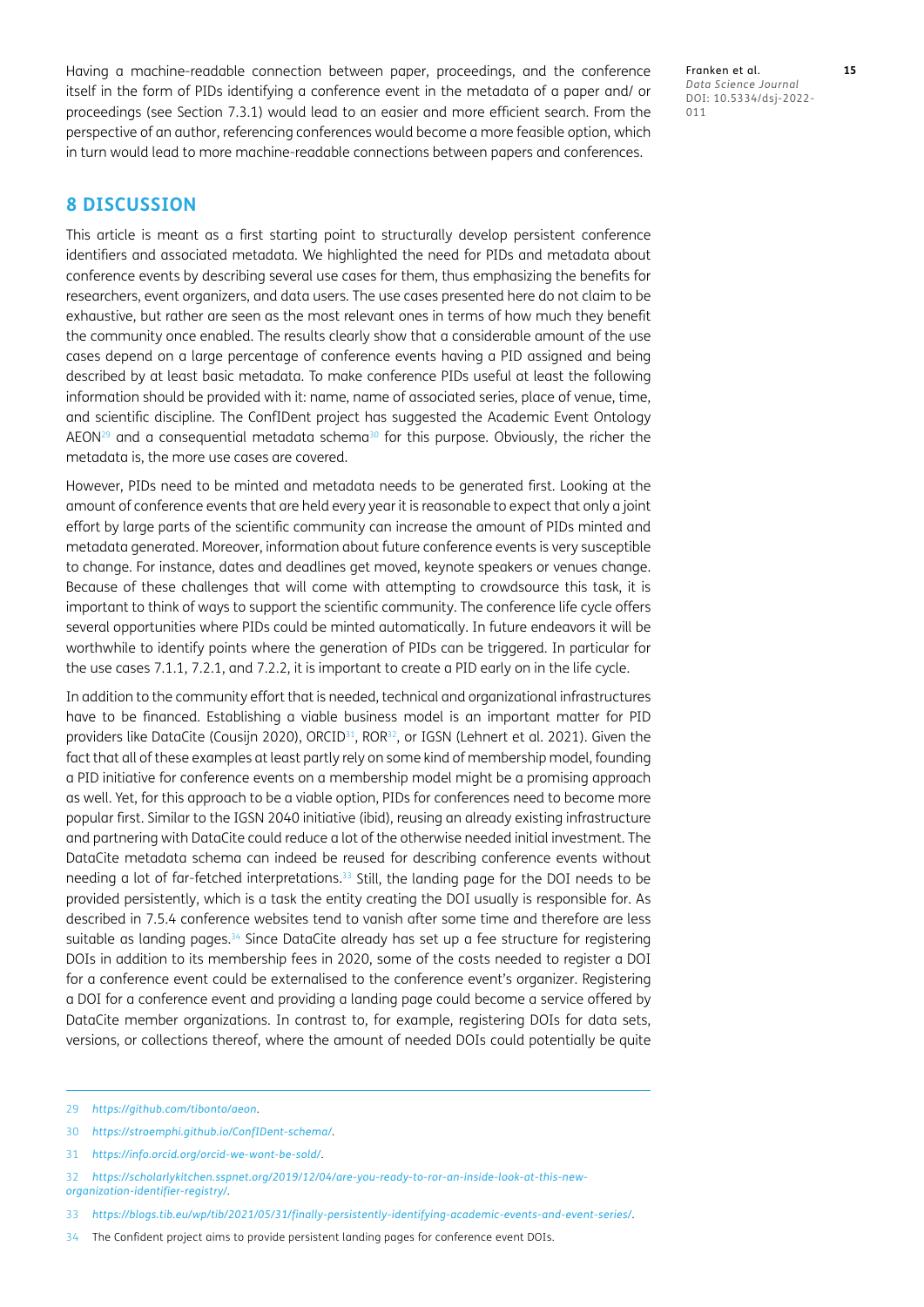high [\(Klump, Huber, and Diepenbroek 2016\)](#page-16-25), the average organizer only needs to have one DOI registered per year. Registration costs thus should not become prohibitive.

Franken et al. **16** *Data Science Journal* DOI: 10.5334/dsj-2022- 011

As was proposed by the Crossref/Datacite conference PID Workingroup, issuing DOIs using the DataCite schema could be applied in particular to the 'long tail' of conference events that do not have formal proceedings. For those that collaborate with a publisher, the publishers would mint DOIs when registering proceedings or reuse already minted ones (in case of several publishers publishing proceedings from the same conference). As most of the publishers of the conference proceedings are already Crossref members, the very same DOI infrastructure can be used to support DOIs for conferences and conference series. Although this last described method is a promising one in terms of governance, reduced financial costs, and convenience for the organizer, minting a DOI when the conference event is already over would be less helpful for some use cases (7.1.1, 7.2.1 and 7.2.2).

All in all, it is obvious that conference PIDs with rich metadata are potentially a strong asset for the scholarly PID graph. Linking events to organizations, projects, conference outputs and persons will lead to a more efficiently and fairly operating science system and ultimately will foster faster scientific progress.

# **COMPETING INTERESTS**

Julian Franken, Christian Hauschke, Wolfgang Fahl and Christoph Lange all work in the DFG funded ConfIDent project (*<https://projects.tib.eu/en/confident/>*) on the development of a service platform for scientific events. It aims to make the descriptive metadata on conferences and other formats of scientific events permanently accessible in a high quality through automated processes and scientific data curating. The project plans to issue DOIs for conference descriptions.

# **AUTHOR CONTRIBUTIONS**

All authors contributed equally to this work.

# <span id="page-15-0"></span>**AUTHOR AFFILIATIONS**

**Julian Franken** *[orcid.org/0000-0003-3999-253X](https://orcid.org/0000-0003-3999-253X)* TIB – Leibniz Information Centre for Science and Technology, Hannover, DE **Aliaksandr Birukou** *[orcid.org/0000-0002-4925-9131](https://orcid.org/0000-0002-4925-9131)* Springer Nature, Heidelberg, DE; Peoples' Friendship University of Russia (RUDN University), Moscow, RU **Kai Eckert** *[orcid.org/0000-0002-5423-561X](https://orcid.org/0000-0002-5423-561X)* Stuttgart Media University, Institute of Applied Artificial Intelligence, DE **Wolfgang Fahl** *[orcid.org/0000-0002-0821-6995](https://orcid.org/0000-0002-0821-6995)* RWTH Aachen, i5, Aachen, DE **Christian Hauschke** *[orcid.org/0000-0003-2499-7741](https://orcid.org/0000-0003-2499-7741)* TIB – Leibniz Information Centre for Science and Technology, Hannover, DE **Christoph Lange** *[orcid.org/0000-0001-9879-3827](https://orcid.org/0000-0001-9879-3827)*

RWTH Aachen, i5, Aachen, DE; Fraunhofer FIT, Sankt Augustin, DE

# **REFERENCES**

- <span id="page-15-1"></span>**Ackermann, MR,** et al. 2019. *Global persistent identifiers for conferences and Crossmark for conference proceedings - publishing in progress*. URL: *[https://docs.google.com/document/d/1URIvkUpzcfjSd2YFISr](https://docs.google.com/document/d/1URIvkUpzcfjSd2YFISrdRIrOyrKSbFfhkdpGPRTAFI/edit#) [dRIrOyrKSbFfhkdpGPRTAFI/edit#](https://docs.google.com/document/d/1URIvkUpzcfjSd2YFISrdRIrOyrKSbFfhkdpGPRTAFI/edit#)* (visited on 03/18/2020).
- <span id="page-15-3"></span>**Aktas, G** and **Demirel, B.** 2019. The genuine needs of conference attendees: An analysis by the modern quality function deployment. *International Journal for Quality Research*, 13(1): 13–32. ISSN: 18006450. DOI: *<https://doi.org/10.24874/IJQR13.01-02>*
- <span id="page-15-4"></span>Asadi, A, et al. 2018. Fake/Bogus conferences: Their features and some subtle ways to differentiate them from real ones. *Science and Engineering Ethics*, 24(2): 779–784. DOI: *[https://doi.org/10.1007/s11948-](https://doi.org/10.1007/s11948-017-9906-2) [017-9906-2](https://doi.org/10.1007/s11948-017-9906-2)*

<span id="page-15-2"></span>**Bandrowski, A,** et al. 2015. The resource identification initiative: A cultural shift in publishing. *F1000Research*, 4: 134. ISSN: 2046-1402. DOI: *<https://doi.org/10.12688/f1000research.6555.2>*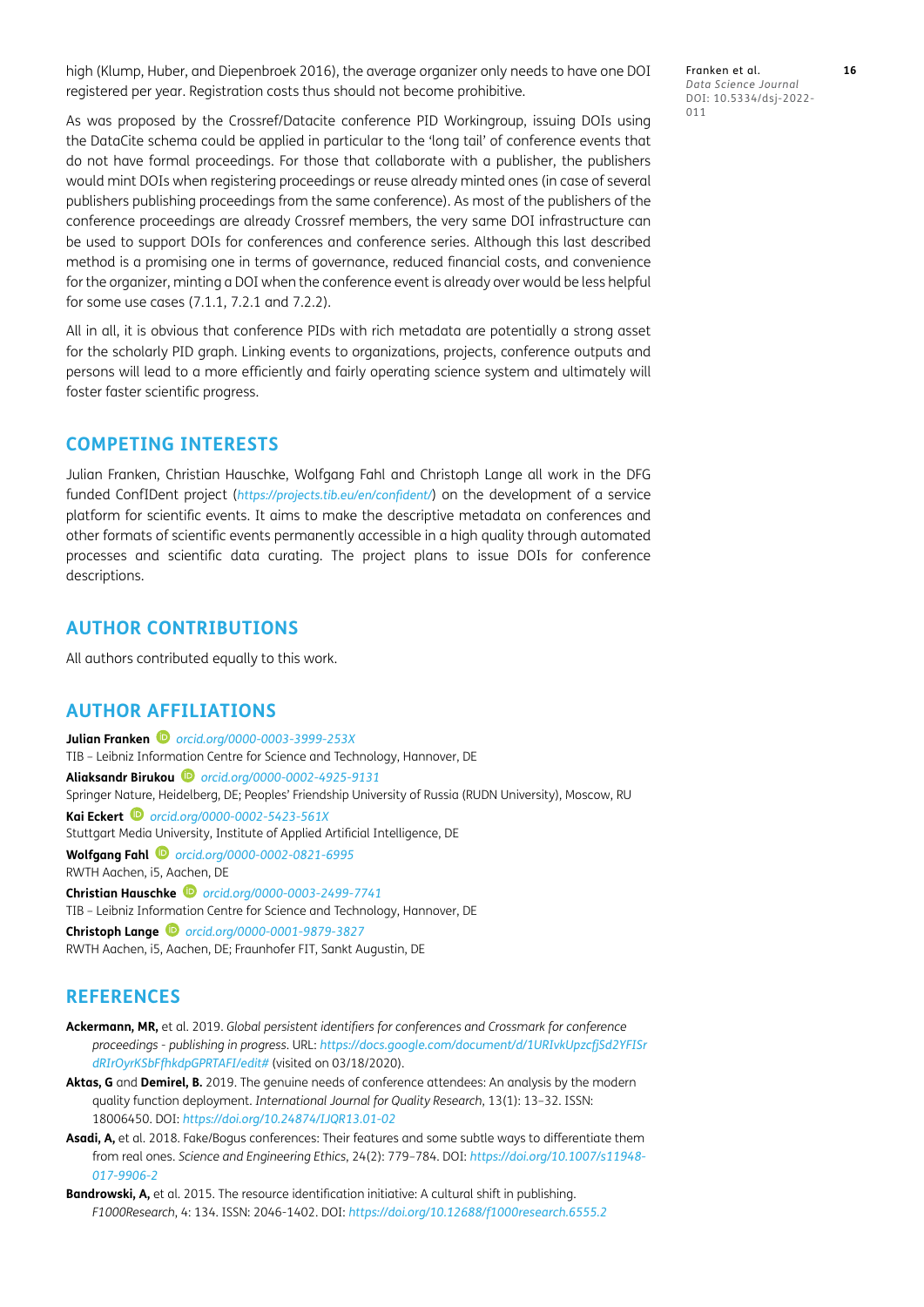- <span id="page-16-22"></span>**Bleiklie, I.** 2018. New Public Management or Neoliberalism, Higher Education. In: *Encyclopedia of International Higher Education Systems and Institutions*, 1–6. Dordrecht: Springer Netherlands. ISBN: 978-94-017-9553-1. DOI: *[https://doi.org/10.1007/978-94-017-9553-1\\_143-1](https://doi.org/10.1007/978-94-017-9553-1_143-1)*
- <span id="page-16-15"></span>**Bogner, A, Littig, B** and **Menz, W** (eds.), 2009. *Experteninterviews: Theorien, Methoden, Anwendungsfelder*. 3., grundlegend überarbeitete Auflage. Wiesbaden: VS Verlag für Sozialwissenschaften. ISBN: 9783531162591.
- <span id="page-16-11"></span>**Brown, J, Wilmers, C** and **Haak, L.** 2015. *Final Report: Sloan ORCID Adoption and Integration Program 2013–2014.* URL: *[https://figshare.com/articles/journal\\_contribution/Final\\_Report\\_Sloan\\_ORCID\\_](https://figshare.com/articles/journal_contribution/Final_Report_Sloan_ORCID_Adoption_and_Integration_Program_2013_2014/1290632) [Adoption\\_and\\_Integration\\_Program\\_2013\\_2014/1290632](https://figshare.com/articles/journal_contribution/Final_Report_Sloan_ORCID_Adoption_and_Integration_Program_2013_2014/1290632)*. DOI: *[https://doi.org/10.6084/](https://doi.org/10.6084/m9.figshare.1290632.v1) [m9.figshare.1290632.v1](https://doi.org/10.6084/m9.figshare.1290632.v1)*
- <span id="page-16-10"></span>**Bryl, V,** et al. 2014. What is in the proceedings? Combining publisher's and researcher's perspectives. In: García Castro, A, et al. (eds.), *Proceedings of the 4th Workshop on Semantic Publishing co-located with the 11th Extended Semantic Web Conference (ESWC 2014).* Anissaras, Greece, May 25th, 2014.
- <span id="page-16-23"></span><span id="page-16-3"></span>**Cousijn, H.** 2020. *The new DataCite Membership and Fees Model*. DOI: *<https://doi.org/10.5438/xn0c-m298>* **Cousijn, H,** et al. 2021. Connected research: The potential of the PID graph. *Patterns (New York, N.Y.)*, 2(1): 100180. DOI: *<https://doi.org/10.1016/j.patter.2020.100180>*
- <span id="page-16-13"></span>**Dappert, A,** et al. 2017. Connecting the persistent identifier ecosystem: Building the technical and human infrastructure for open research. *Data Science Journal 16*. DOI: *<https://doi.org/10.5334/dsj-2017-028>*
- <span id="page-16-12"></span>**Demeranville, T,** et al. 2016. *Organisation Identifiers - Minimum viable product requirements.* URL: *[https://figshare.com/articles/dataset/Organisation\\_Identifiers\\_-\\_Minimum\\_viable\\_product\\_](https://figshare.com/articles/dataset/Organisation_Identifiers_-_Minimum_viable_product_requirements/3479141) [requirements/3479141](https://figshare.com/articles/dataset/Organisation_Identifiers_-_Minimum_viable_product_requirements/3479141)*. DOI: *<https://doi.org/10.6084/m9.figshare.3479141.v1>*
- <span id="page-16-20"></span>**Eaton, SE.** 2018. *Avoiding Predatory Journals and Questionable Conferences: A Resource Guide*. DOI: *<https://doi.org/10.11575/PRISM/20>*
- Färber, M. 2019. The Microsoft academic knowledge graph: A linked data source with 8 billion triples of scholarly data. *Lecture Notes in Computer Science,* 113–129. Springer International Publishing. DOI: *[https://doi.org/10.1007/978-3-030-30796-7\\_8](https://doi.org/10.1007/978-3-030-30796-7_8)*
- <span id="page-16-14"></span>**Fenner, M** and **Petryszak, R** 2020. *FREYA webinar - The PID Graph in practice - Jupyter Notebook demonstration*. DOI: *<https://doi.org/10.5281/zenodo.4004426>*
- <span id="page-16-21"></span>**Grudniewicz, A,** et al. 2019. Predatory journals: no definition, no defence. *Nature*, 576(7786): 210–212. DOI: *<https://doi.org/10.1038/d41586-019-03759-y>*
- <span id="page-16-7"></span>**Haak, LL,** et al. 2012. ORCID: A system to uniquely identify researchers. *Learned Publishing*, 25(4): 259– 264. ISSN: 09531513. DOI: *<https://doi.org/10.1087/20120404>*
- <span id="page-16-1"></span>**Hansen, TT** and **David, BP.** 2018. The impact of academic events—A literature review. *Research Evaluation*, 27(4): 358–366. ISSN: 0958-2029. DOI: *<https://doi.org/10.1093/reseval/rvy025>*
- <span id="page-16-0"></span>**Hauss, K.** 2018. *Der Nutzen wissenschaftlicher Konferenzen in der Nachwuchsausbildung*. Wiesbaden: Springer Fachmedien. ISBN: 978-3-658-19625-7. DOI: *<https://doi.org/10.1007/978-3-658-19626-4>*
- <span id="page-16-19"></span>— .2020. What are the social and scientific benefits of participating at academic conferences? Insights from a survey among doctoral students and postdocs in Germany. *Research Evaluation*, 24: 21. ISSN: 0958-2029. DOI: *<https://doi.org/10.1093/reseval/rvaa018>*
- <span id="page-16-16"></span>**Helfferich, C.** 2019. Leitfaden- und Experteninterviews. In Baur, N and Blasius, J (eds.), *Handbuch Methoden der empirischen Sozialforschung*, 669–686. Wiesbaden: Springer Fachmedien Wiesbaden, ISBN: 978-3-658-21307-7. DOI: *[https://doi.org/10.1007/978-3-658-21308-4\\_44](https://doi.org/10.1007/978-3-658-21308-4_44)*
- <span id="page-16-5"></span>**Klump, J** and **Huber, R.** 2017. 20 years of persistent identifiers – Which systems are here to stay? *Data Science Journal*, 16. DOI: *<https://doi.org/10.5334/dsj-2017-009>*
- <span id="page-16-25"></span>**Klump, J, Huber, R** and **Diepenbroek, M.** 2016. DOI for geoscience data - How early practices shape present perceptions. *Earth Science Informatics*, 9(1): 123–136. ISSN: 1865-0473. DOI: *[https://doi.](https://doi.org/10.1007/s12145-015-0231-5) [org/10.1007/s12145-015-0231-5](https://doi.org/10.1007/s12145-015-0231-5)*
- <span id="page-16-2"></span>**Kochetkov, D, Birukou, A** and **Ermolayeva, A.** 2020. *The Importance of Conference Proceedings in Research Evaluation: a Methodology for Assessing Conference Impact*. arXiv: 2010.01540 [cs.DL].
- <span id="page-16-8"></span>**Lammey, R.** 2020. Solutions for identification problems: A look at the Research Organization Registry. *Science Editing*, 7(1): 65–69. ISSN: 2288-8063. DOI: *<https://doi.org/10.6087/kcse.192>*
- <span id="page-16-18"></span>**Laplante, P,** et al. 2009. Quality in Conference Publishing. *IEEE Transactions on Professional Communication*, 52(2): 183–196. ISSN: 0361-1434. DOI: *<https://doi.org/10.1109/TPC.2009.2017989>*
- <span id="page-16-6"></span>**Lawrence, S,** et al. 2001. Persistence of Web references in scientific research. *Computer*, 34(3): 26–31. ISSN: 00189162. DOI: *<https://doi.org/10.1109/2.901164>*
- <span id="page-16-24"></span>**Lehnert, K,** et al. 2021. *IGSN 2040 Summary Report: Defining the Future of the IGSN as a Global Persistent Identifier for Material Samples*. DOI: *<https://doi.org/10.5281/zenodo.5118289>*
- <span id="page-16-9"></span>**Ley, M.** Aug. 2009. DBLP: Some lessons learned. *Proc. VLDB Endow*, 2(2): 1493–1500. ISSN: 2150-8097. URL. DOI: *<https://doi.org/10.14778/1687553.1687577>*
- <span id="page-16-4"></span>**Lynch, C.** 2005. Identifiers and their role in networked information applications. *Bulletin of the American Society for Information Science and Technology*, 24(2): 17–20. ISSN: 00954403. DOI: *[https://doi.](https://doi.org/10.1002/bult.80) [org/10.1002/bult.80](https://doi.org/10.1002/bult.80)*

<span id="page-16-17"></span>**Mayring, P** and **Fenzl, T.** 2019. Qualitative Inhaltsanalyse. In Baur, N and Blasius, J (eds.), *Handbuch* 

Franken et al. **17** *Data Science Journal* DOI: 10.5334/dsj-2022- 011